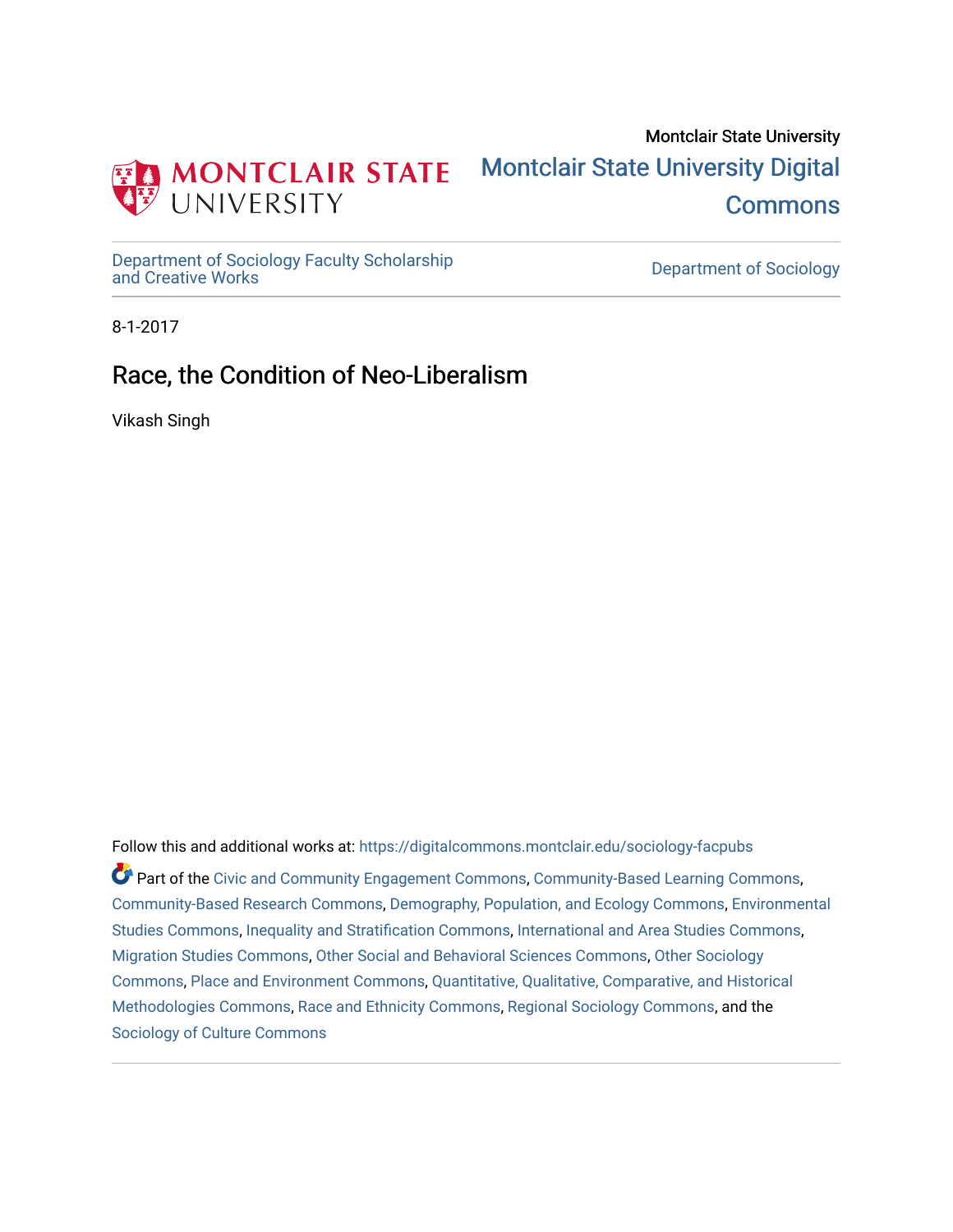



### *Article* **Race, the Condition of Neo-Liberalism**

#### **Vikash Singh**

Department of Sociology, Montclair State University, 1 Normal Ave, Montclair, NJ 07043, USA; singhv@montclair.edu; Tel.: +1-973-655-7231

Received: 1 July 2017; Accepted: 28 July 2017; Published: 1 August 2017

**Abstract:** This article addresses the social and historical relation between Chicago School neo-liberalism and contemporary racism, and its connections with the formations of racism in classical liberalism and its colonial character. I show the pragmatic and discursive operations of neo-racism in the context of this shift to a neo-liberal discourse, drawing particularly on Michel Foucault's seminars, *Society Must be Defended*, and *Birth of Bio-politics*. Insofar as "race" cannot be understood as a discrete category outside its social, economic, moral, and political embeddedness in liberalism, I argue that methodological individualism and expectations of high-specialization constrain the theorization of race in U.S. scholarship. Racial lines will continue to be (re)excavated, borrowed, or inscribed afresh to channel, reinforce, and institutionalize the social violence that neo-liberalism must unleash.

**Keywords:** neoliberalism; race; Foucault; liberalism; internal racism

This article analyzes the social and historical relationship between Chicago school neo-liberalism and contemporary racism, or what some have called neo-racism [\(Balibar](#page-13-0) [1991;](#page-13-0) [Bonilla-Silva](#page-14-0) [1997;](#page-14-0) [Goldberg](#page-15-0) [1993,](#page-15-0) [2011\)](#page-15-1), in light of the formation of racism in the colonial origins of classical liberalism. I will be discussing racialization through the thought/works of Michel Foucault, who locates race in the historical formations of liberal ideology and governmental practice. I will then move on to pursue the ramifications of the constitutive raciality of liberalism into post world war II neo-liberalism. My emphasis is on the seeming coincidence that an extreme discourse such as American neo-liberalism should originate in a country where a racial schism runs deep in the social consciousness. I am arguing that the historically entrenched sociological condition of race, and its punitive ferocity, make possible the extreme metaphysics of American neo-liberalism. The latter, in turn, engineers a form of racism that operates effortlessly, if viciously, under the cover of a post-racial epoch.

#### **1. The Concept of Race**

In recent years, there has been some pioneering critical work on the production and formations of race in neo-liberal practices. This scholarship demonstrates that race incorporates into, and legitimizes the exclusionary structure of contemporary societies that maintain high tech late modern lifestyles in communities forted up against all kinds of insecurities, while barricaded against a growing underclass abandoned and left at complete risk (see [Young](#page-16-0) [1999;](#page-16-0) [Goldberg](#page-15-1) [2011;](#page-15-1) [Dupuis and Thorns](#page-14-1) [2008;](#page-14-1) [Hadis](#page-15-2) [2014;](#page-15-2) [Giroux](#page-15-3) [2012\)](#page-15-3). Racial marking helps to legitimize systematic exclusion, and to violently suppress this underclass in a putative pursuit of law and order. At the same time, scholars have amply demonstrated that this affinity with racism is not novel to neo-liberalism, but has indeed been constitutive of the liberal discourse, since its early moments in Hobbes and Locke, and in the heights of the Enlightenment philosophy of Hume, Kant, and Voltaire [\(Eze](#page-14-2) [1997;](#page-14-2) [Bernasconi and Mann](#page-14-3) [2005;](#page-14-3) [Goldberg](#page-15-0) [1993\)](#page-15-0).

Critical literature on the racial underpinnings of liberalism is, however, far removed from "mainstream" sociological conceptions of race relations that habitually see racism as a problem of prejudice that is being gradually overcome through education and historical progress (see [Feagin](#page-14-4) [2006;](#page-14-4) [Miles](#page-15-4) [1993;](#page-15-4) [Goldberg](#page-15-0) [1993\)](#page-15-0). This discourse is understandably confronted by a social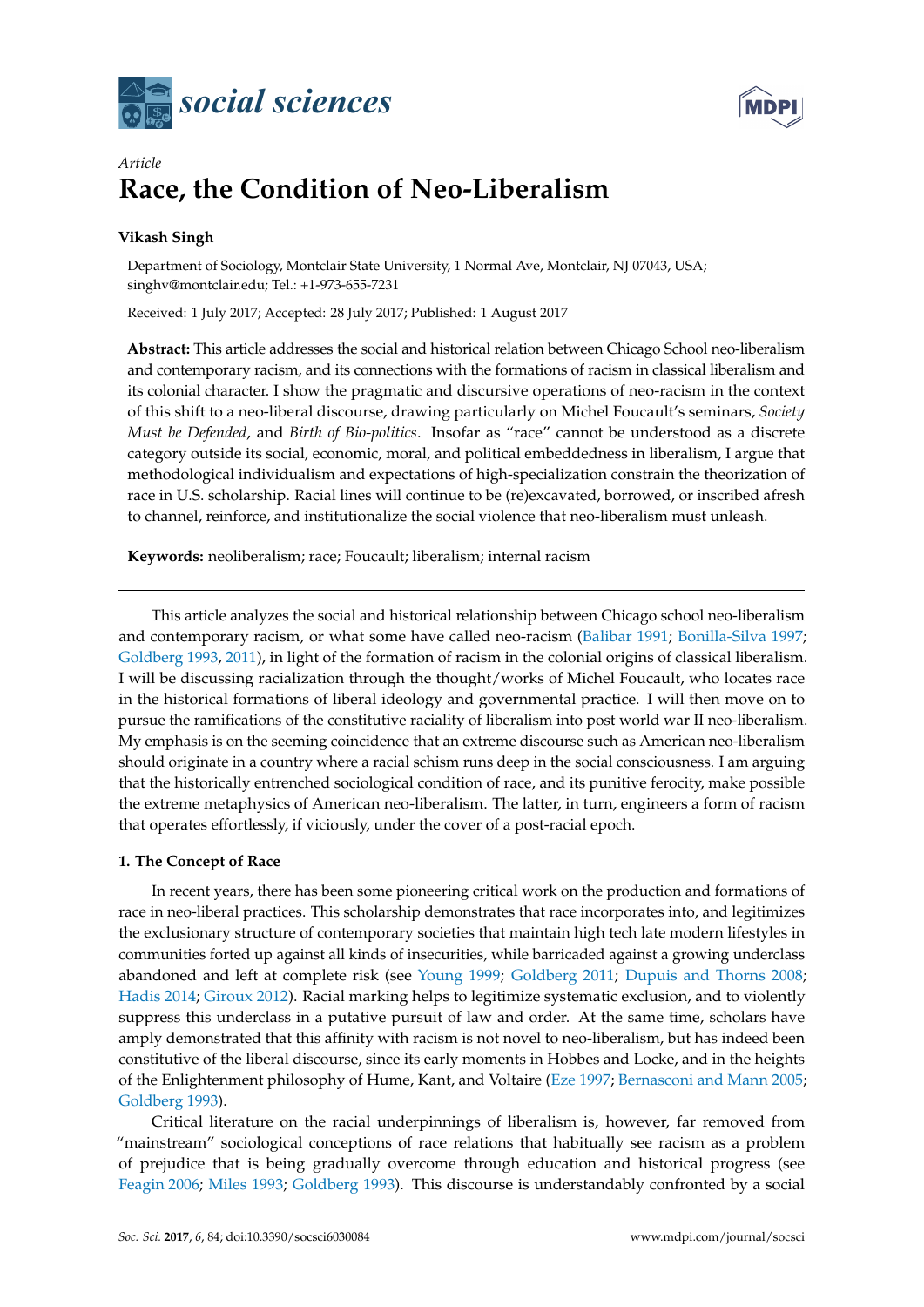reality where one account after the other shows that racism today operates through denial, is couched effectively if ironically in the language of civil rights, and covertly produces color-based discrimination precisely by advocating a colorblind framework and a language of non-discrimination [\(Gallagher](#page-14-5) [2003;](#page-14-5) [Zuberi and Bonilla-Silva](#page-16-1) [2008;](#page-16-1) [Gilroy](#page-15-5) [2000;](#page-15-5) [Bonilla-Silva and Baiocchi](#page-14-6) [2001;](#page-14-6) [Alexander](#page-13-1) [2012\)](#page-13-1). Paradoxically enough, using race to make a case for social discrimination and inequality only attracts charges of reverse racism, even a "McCarthyism of the left" [\(D'Souza](#page-14-7) [1991,](#page-14-7) p. 195); and popular support against race-based discrimination it seems can only be won by eschewing any mention of race [\(Delgado](#page-14-8) [2012\)](#page-14-8). Contrariwise, a heavily racialized imagery motivates conservative policy initiatives even as it is extensively coded by legal experts in a language of equality and fairness. Be it for the conservative racist or the anti-discrimination activist, "race" cannot be mentioned—at least not publicly. As some analysts observe, it is an "elephant in the mind" [\(Carbado and Harris](#page-14-9) [2008\)](#page-14-9). Furthermore, progressive ethnographers otherwise sympathetic to the cause of the racially oppressed seem to find themselves in moral and discursive binds, where they risk reinforcing the same oppressive social logic whose consequences they apparently challenge [\(Wacquant](#page-15-6) [2002\)](#page-15-6).

At a loss to explain these paradoxes, contemporary theorists of race in the United States (US) are a rather divided and disorderly house. On one hand, there is a case for the declining significance of race [\(Wilson](#page-16-2) [1978\)](#page-16-2)<sup>1</sup>. Notwithstanding the shades in Wilson's argument, it is belied by outrageous differences by race in incarceration rates, wealth and income standards, exposure to environmental hazards, police shootings, and all kinds of racial profiling (see for example, [Alexander](#page-13-1) [2012;](#page-13-1) [Bullard](#page-14-10) [2000;](#page-14-10) [Wacquant](#page-15-7) [2001;](#page-15-7) [Feagin](#page-14-4) [2006\)](#page-14-4). On the other hand, there is a case of systemic racism and an assertion of race as a structural determinant of US society (see [Omi and Winant](#page-15-8) [1994;](#page-15-8) [Alexander](#page-13-1) [2012;](#page-13-1) [Goldberg](#page-15-1) [2011;](#page-15-1) [Bonilla-Silva](#page-14-0) [1997;](#page-14-0) [Feagin](#page-14-4) [2006;](#page-14-4) [Giroux](#page-15-3) [2012\)](#page-15-3). Thus, [Omi and Winant](#page-15-8) [\(1994\)](#page-15-8) in their "racial formation" theory argued that race was a primary principle of social organization in the United States. They saw racism being deployed for a war of position, as opposed to the overt conflicts that characterized the earlier period. Although a breakthrough in American sociology, this approach could not but resign into an idealism, which rests the onus on policy choices and whims of the US political leadership (see also [Carbado and Harris](#page-14-9) [2008\)](#page-14-9) 2 . Feagin makes an even more forceful argment of systemic racism, where whites' historical and continuing power, wealth, and status in American society directly corresponds with the crushing of colored people. "Mainstream" sociological approaches, Feagin argues, miss "the reality of this whole society being founded on, and firmly grounded in, oppression targeting African Americans (and other Americans of color) now for several centuries" (p. 7). Bonilla-Silva's argument of colorblind racism—a form of racism that operates covertly, and in denial—likewise demonstrates the subterfuges and feints through which racism and discrimination continue to thrive notwithstanding civil rights legislation.

The importance of the historical dimension, demonstrated by these scholars, in the material, legal, and ideological infrastructure that continues to shape the perceptions as much as the reality of race in the United States cannot be over-emphasized (see also [Alexander](#page-13-1) [2012;](#page-13-1) [Wacquant](#page-15-9) [2000\)](#page-15-9). However, albeit critical by intention, this scholarship frequently assumes "race" as an attribute of the body, which disguises the fact that "race" is in its very foundations an epistemological category of colonial and capitalist domination. As Miles argues, they "implicitly (and often explicitly) endorse common sense . . . and hence sustain an ideology which Barzun called a 'Modern Superstition' . . . and which Montagu described as 'Man's Most Dangerous Myth'" [\(Miles](#page-15-4) [1993,](#page-15-4) p. 47). "Any analytical use of the idea of 'race,' disguises the fact" that the idea of "race" is "*essentially* ideological" (p. 45).

<sup>1</sup> Wilson's argument is relativistic since he argues the growing significance of "class" as opposed to 'race'. However, he fails to provides us a theory to analytically differentiate the two 'categories' or indeed to show how they converge. Thus, his argument for the "declining significance of race" has to be taken at face value.

<sup>2</sup> Paul Gilroy's [\(Gilroy](#page-15-5) [2000\)](#page-15-5) account also has an idealist bend, which puts too much emphasis on cognitive transcendence of color-based racial lines.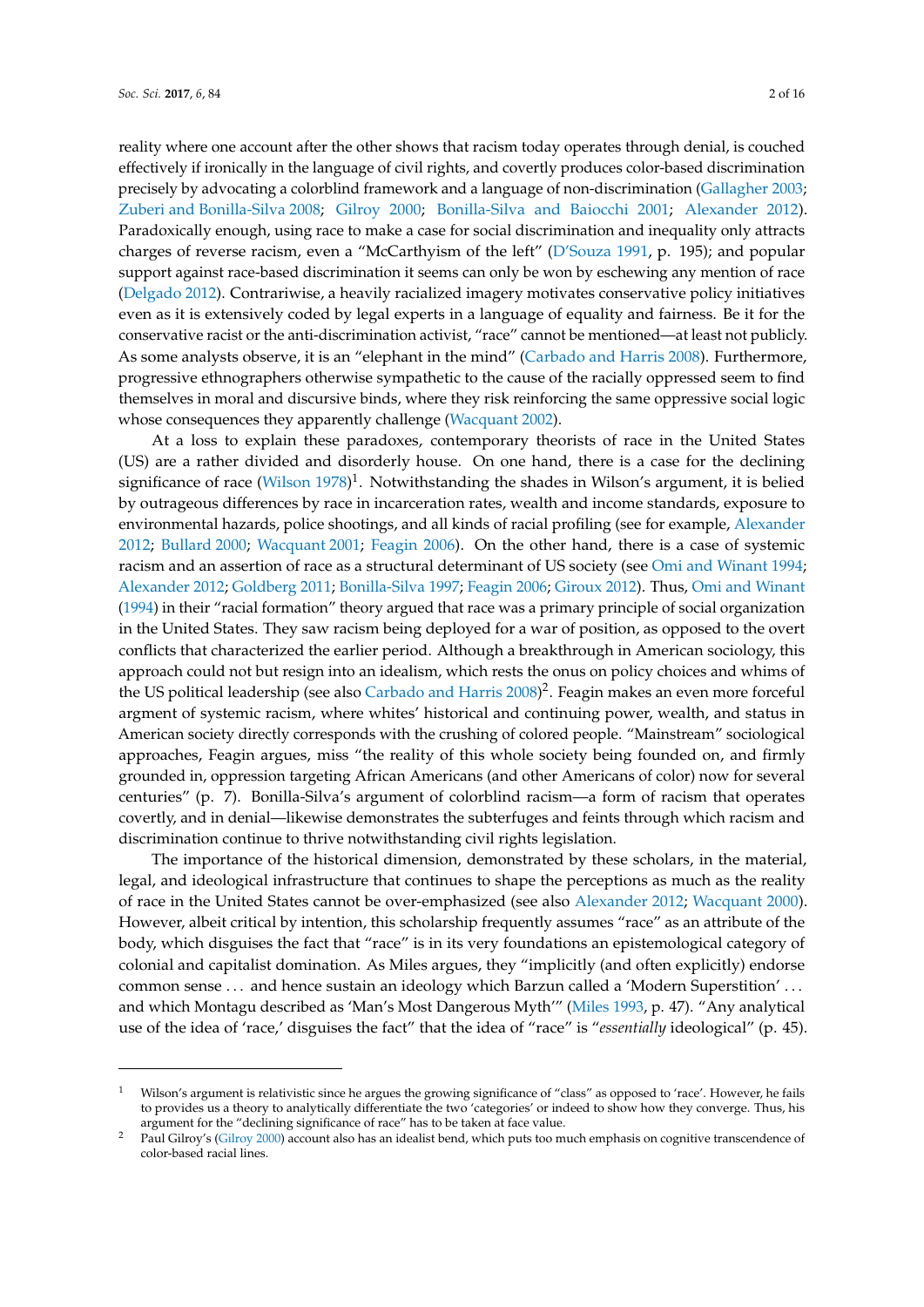The problem is similar to the flaws in the common distinction between gender and sex in feminist scholarship. As  $Butler$  [\(2002\)](#page-14-11) importantly argues,

"gender is not to culture as sex is to nature; gender is also the discursive/cultural means by which "sexed nature" or "a natural sex" is produced and established as "prediscursive," prior to culture, a politically neutral surface on which culture acts" (p. 11).

Likewise, if race is a product of capitalist and colonial domination, having actually little to do with skin tones and body types *per se*, then racialization as a critical concept must persistently disengage from ever-changing popular and statist racial categories. Perennial vigilance against these habits of thought, folk-concepts that make deductive truth out of the particularities of a hegemonic American society and academia, is an uphill but essential task [\(Bourdieu and Wacquant](#page-14-12) [1999\)](#page-14-12).

Toward these ends, in this analysis I will draw extensively from two of Michel Foucault's lectures at the College de France: (a) the elaboration of the history of race in his 1975–1976 lectures, *Society Must be Defended* [\(Foucault](#page-14-13) [2003\)](#page-14-13); and (b) his 1979 lectures on neo-liberal governmentality, *Birth of Biopolitics* [\(Foucault](#page-14-14) [2008a\)](#page-14-14). The advantage of discussing race with Foucault is his near aloofness to the epistemological temptation of categories of physical appearance. One only has to see cases such as the Jews in Europe, the Burakumin in Japan, or caste in India, among so many other instances, that physical features are more or less invented, arbitrary, and changing signifiers of distinction produced by in-group interests and biases [\(Deliege](#page-14-15) [1992;](#page-14-15) [Wagatsuma](#page-15-10) [1972;](#page-15-10) [Gilman](#page-15-11) [2000\)](#page-15-11).

By staying away from racial physiology, Foucault is able to locate racialization as an attribute of the practices of government and capital accumulation, a continuum across the boundaries of the nation. Foucault's argument is in some respects comparable to [Cox](#page-14-16) [\(1948\)](#page-14-16), [Miles](#page-15-4) [\(1993\)](#page-15-4), [Balibar](#page-13-0) [\(1991\)](#page-13-0), and [Goldberg](#page-15-0) [\(1993\)](#page-15-0) emphasis on the significance of race in the ideological and material operations of colonial exploitation. However, his observations extend beyond the colonization and exploitation of labor, to include the pragmatics of social control and demonstrate racialization also on the hither side of the ethnic or national community. This, as we will see, is singularly important in the operations of race in the exclusion, criminalization, and stigmatization of a growing global underclass, and the mass deception that presents the structural violence of global poverty as a moral and cultural depravity of the disenfranchised [\(Steinberg](#page-15-12) [2001;](#page-15-12) [Young](#page-16-0) [1999;](#page-16-0) [Goldberg](#page-15-1) [2011;](#page-15-1) [Giroux](#page-15-3) [2012\)](#page-15-3).

#### **2. The Two Shades, Two Areas of Racism**

In his famous 1789 pamphlet on the third estate, says Foucault, the Abbé Emmanuel Joseph Sieyes reasoned: "What is the third estate? Everything. What has it been heretofore in the political order? Nothing. What does it demand? To become something herein" [\(Foucault](#page-14-13) [2003,](#page-14-13) p. 217). In the emergence of this discourse—a multiplicity of speech acts that pull together to organize perception—Foucault locates the birth of the modern nation and, as we shall see, of "race." The nation, an entity that heretofore did not exist outside the figure of the sovereign, is here recognized in the body of the third estate, the people, their enterprise and industriousness. This is the moment where the third estate comes to recognize that it bears, in itself, all the functions and apparatuses required to constitute, to *be* the nation. And so, the nation heretofore arrested in the figure of the king and defined in reference to external forces in wars, treaties, and so forth becomes self-referential and is redirected into its own body. It becomes a positive project to be achieved in the constitution of its body as a robust state, in its "ability to administer itself, to manage, govern, and guarantee the constitutions and workings of the state and of state power" [\(Foucault](#page-14-13) [2003,](#page-14-13) p. 223).

Two sets of tactics come to be deployed for the administration of the population in the emergence of the modern state: disciplinization at the level of the micro-physics of the body, and statistical regulation at the level of the population or the society. The two tactics act in unison, and often in mutually reinforcing ways to make the government of the modern state. The administrative change in society is concomitant with a change in its goals. The pre-modern notion of national sovereignty, argues Foucault, was auto-referential: the end of sovereignty was the exercise of sovereignty, the touchstone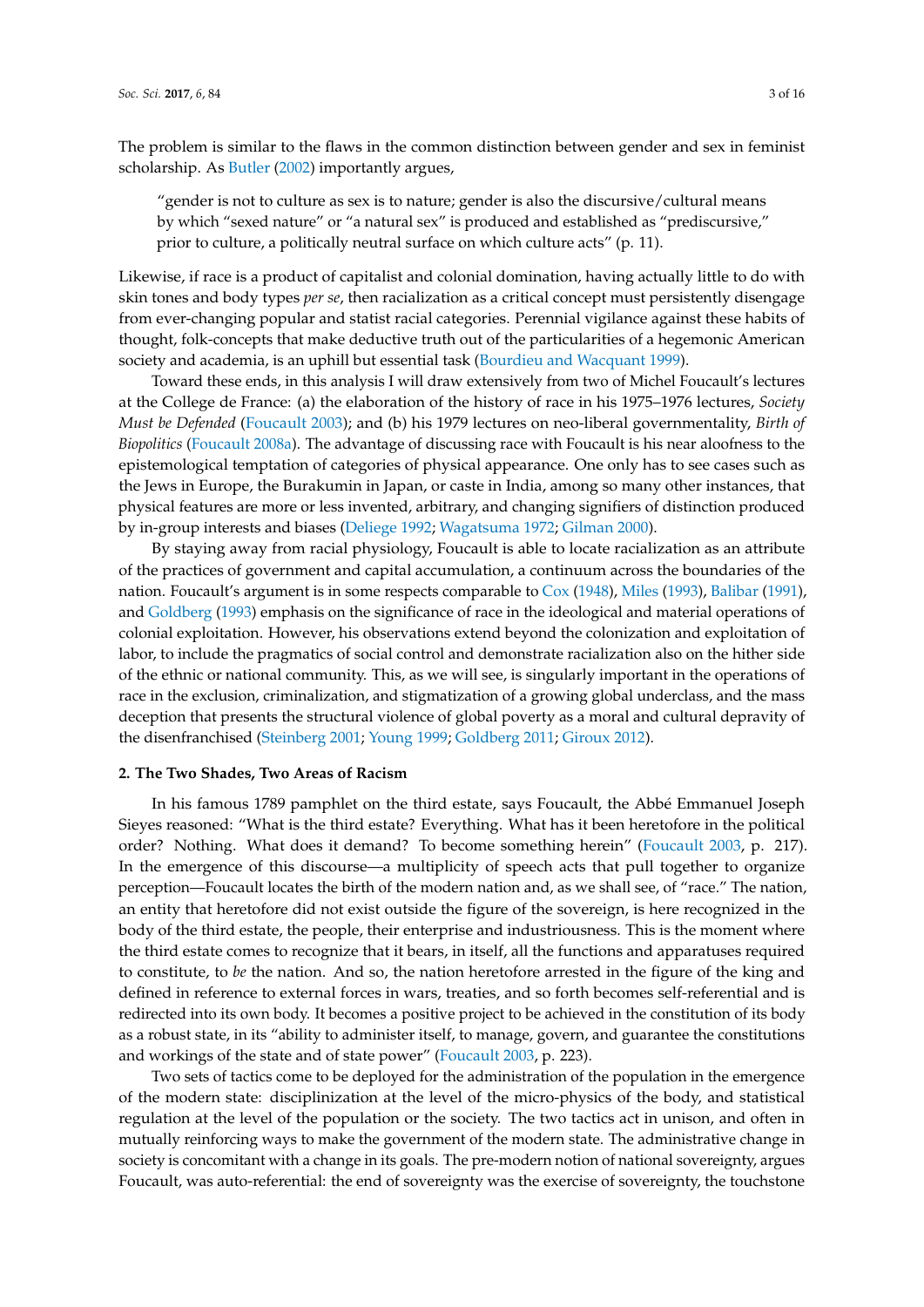of the common good were the laws themselves. In governmentality, however, laws are tactically driven towards ends that are outside them. Citing Guillaume de la Perriere—"government is the right disposition of things, arranged so as to lead to a convenient end" (p. 208)[—Foucault](#page-14-13) [\(2003\)](#page-14-13) argues,

... convenient for each of the things that are to be governed. This implies a plurality of specific aims: for instance, government will have to ensure that the greatest possible quantity of wealth is produced, that the people are provided with sufficient means of subsistence, that the population is enabled to multiply, and so on (p. 210).

The modern state is thus constituted in reference to an abstract idea of surplus maximization, or quantitative achievement in terms of standardized and *convenient* conceptions of "the thing" (and human relation to "things").

In this analysis, the evolution of the modern state as the good, powerful, legitimate national body is predicated on the deployment of bio-power as a rationality of a detailed and exhaustive classification of people. The cultivation and promotion of the good social body requires a continuous engagement of the body with itself, distinguishing its good, superior parts from the diseased and inferior. Such classification is the condition for the formation and exercise of bio-power. Here, in the process of social fragmentation as a prerequisite of governmentality, Foucault locates racialization: "The first function of racism: to fragment, to create caesuras within the biological continuum addressed by bio-power" (p. 255).

So far so good. But why does this project of differentiation become so important at this particular time? What political, economic, and moral circumstances make it necessary and possible? What discourse unifies these different aspects? Let us continue with the last question. There are multiple responsibilities or operations expected of this discourse. First, it has to promote an economic rationality of wealth generation and accumulation, which spectacularly characterizes the times. Second, it has to carry the moral valence of the ideas of equality and justice, while producing new differences. That is, it has to host a democratic rhetoric, which eschews the principle of natural difference within the nation, such as that of "blue blood," and build space for a new structure of social differences. Thirdly, it has to manage the encounter with the colonies, build legitimacy while exploiting and extracting surplus. This discourse is liberalism—simultaneously a political, economic, and moral discourse (see [Foucault](#page-14-13) [2003;](#page-14-13) see also [Burchell](#page-14-17) [1991;](#page-14-17) [Dean](#page-14-18) [2001;](#page-14-18) [Lemke](#page-15-13) [2001\)](#page-15-13). It is the privileged form in which the "modern" presents and represents itself.

This social order motivates the body of the nation through imperatives of material and cultural progress, simultaneously advocating a pragmatic social stratification. The previously "natural" and hereditary differences in social ranking here give way to a logic of differences apparently justified in a social space defined by "freedom." As in any other era, of course, the distinction by wealth or "earnings," so to speak, first inscribes itself as an aesthetic differentiation, marked in social space through geographical, moral, and cultural insignia.

However, unlike previous states, the liberal nation continuously presents itself as a work in progress, charged with bringing freedom and wealth to every one of its citizens in due time. Thereby, it presents itself with an obligation to continuously improve on the people, measure achievements, classify and add value to people and things alike. This pertains to governmentality, involving the twin practices of disciplinization, and social stratification, including the production of the mad, the dangerous, the unproductive, the lazy, the weak, and so on, as unworthy social groups (see [Foucault](#page-14-13) [2003;](#page-14-13) [Burchell](#page-14-17) [1991,](#page-14-17) [1993;](#page-14-19) [Dean](#page-14-18) [2001;](#page-14-18) [Gordon](#page-15-14) [1991\)](#page-15-14). This is racialization on the hither side of the nation.

Such racialization, however, is intimately tied to the production of the other "race(s)" on the far shore. The discourse of "race" is born from the contradictions of the colonial dimension of liberalism. Without "race," this discourse could never negotiate an inevitable dichotomy of dispositions—that is, to putatively shift from an apparently benevolent figure invested in the material and moral development of its citizens into a colonial agent of murder, war, and subjugation for the outside. As [Foucault](#page-14-13) [\(2003\)](#page-14-13) says, how could bio-power, which characterized the modern logic of state practice,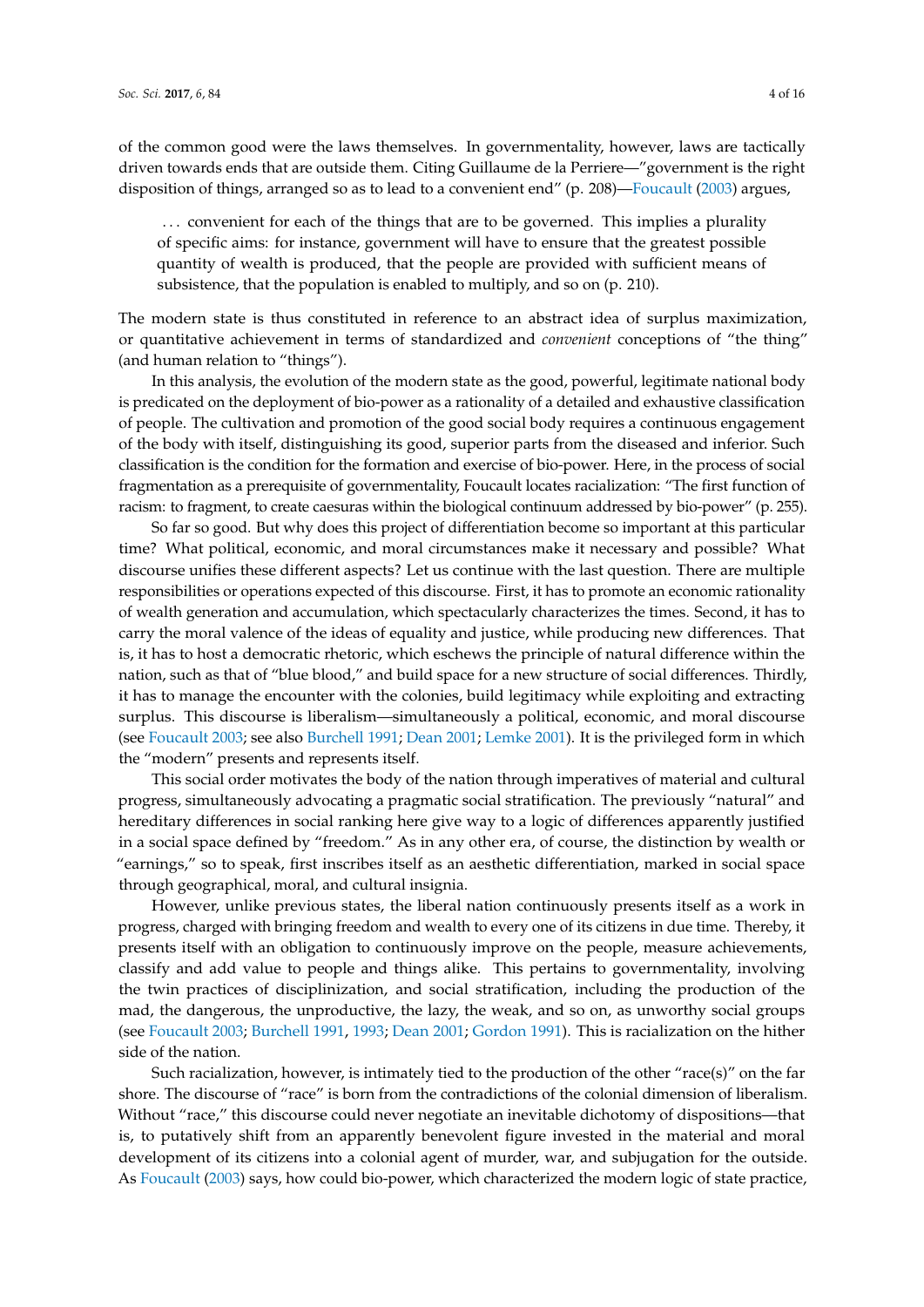exert the conventional sovereign authority to wage war, kill, and suppress, unless for a discourse of racial difference (p. 257)? The other had to be marked by racial difference.

The other race was marked by lack. Evident in a lack of military prowess, economic development, and moral and physiological qualities, such lack was simultaneously a cultural product and an essential deficiency in the people. The evident lack could not but be empirically traced to dispositions emanating from culture and habit (biologically rooted or not)—lack of working culture, sexual promiscuity, moral incontinence, uncontrolled breeding, indiscipline and bad faith. This self was entitled to political rights and freedom as opposed to the irrational, child-like other, who could not be trusted with moral behavior and hence was deserving of enslavement and colonization. Thus, John Locke's passionate defense of the English man's "inalienable rights," vis-à-vis the monarch is systematically based on the demonstration of his adulthood, his rational ability to territorialize nature as private property. Native Americans, Africans, or Asians mark the lack, the negative referent of this positive essence of the Englishman as a rational adult (see [Bernasconi and Mann](#page-14-3) [2005;](#page-14-3) [Higginbotham](#page-15-15) [1978;](#page-15-15) [Locke](#page-15-16) [1982\)](#page-15-16)<sup>3</sup>.

Hobbes' nonchalant defense of slavery and Locke's recognition of the adult, rational human only in the appropriation of private property demonstrate the production of "race" in the formative moments of political liberalism, but this exigency continues to the height of the Enlightenment philosophy of Voltaire, Hume, and Kant. The brazen, self-evident inferiority of the other is the condition of liberalism's epistemological certainty. Hume concludes: "There never was a civilized nation of any other complexion than white . . . No ingenious manufactures amongst them, no arts, no sciences ... NEGROE slaves dispersed all over EUROPE, of which none ever discovered any symptoms of ingenuity" [\(Hume](#page-15-17) [1768,](#page-15-17) p. 235n). Kant emphatically concurs and adds: "The Negroes of Africa have by nature no feeling, which rises above the trifling" [\(Kant](#page-15-18) [2003,](#page-15-18) p. 110). Kant's interest in the relations between geography and anthropology as studies into man's external and internal nature is by no means peripheral to the structure of his thought (see [Eze](#page-14-2) [1997\)](#page-14-2). As Foucault avers in his study of Kant's Anthropology (a subject Kant continued to teach till his retirement), these empirical observations seem "secretly indispensable to the structure of Kantian thought; something like the seed of pure reason, the deep-rooted origin of its transcendental illusions" [\(Foucault](#page-14-20) [2008b,](#page-14-20) p. 65).

The racialized and colonial social space provides an ideal setting and occasion for liberalism to express its different sides. On one hand, racial insignia represents a radical separation of geographical and social space, which allows full-blooded expression of the sovereign right to kill, plunder, and exploit for the nation's commercial and political interests. National capital thus has a colony, over whose raw materials, labor, and market, it has absolute control. At the same time, it is an ideal site for the expression of governmentalization. Here the modern state can express its imperatives and mechanism of discipline, stratification, and control, with urgency, and with a heavy hand. Thus, the colonized territory or subject was the privileged marker of the racial other, in which contradictory dispositions of liberalism could simultaneously express, elucidate, and negotiate between themselves. Domination over the other also provides a reason, an agenda, enables a social project for domination within the nation. The marking of the "other" race, at the same time, fuels the project for the regulation and improvement of "this" race, whose wretched represent the potential historical and civilizational perils of all that is despicable in the "other" (see also [Dean](#page-14-18) [2001;](#page-14-18) [Burchell](#page-14-17) [1991;](#page-14-17) [Procacci](#page-15-19) [1991\)](#page-15-19). The two fields of domination constitute grounds for each other.

Indeed, the more forthrightness and moral urgency that the colonial power demonstrated in its mission of governmentalization, the more leverage it could gain for its sovereign authority. As the many debates and political movements of the 19th century indicate, and the unfolding of world history in the 20th century would suggest, the political expediency of colonial domination within the frame of a liberal discourse was never a smooth task [\(Foucault](#page-14-13) [2003\)](#page-14-13). In any case, modern racism reached a climactic turn in the early 20th century, particularly in the extreme racism of Nazi Germany within

See paragraphs 37, 43, 49, 86, and 180 of Locke's second Thesis on Government.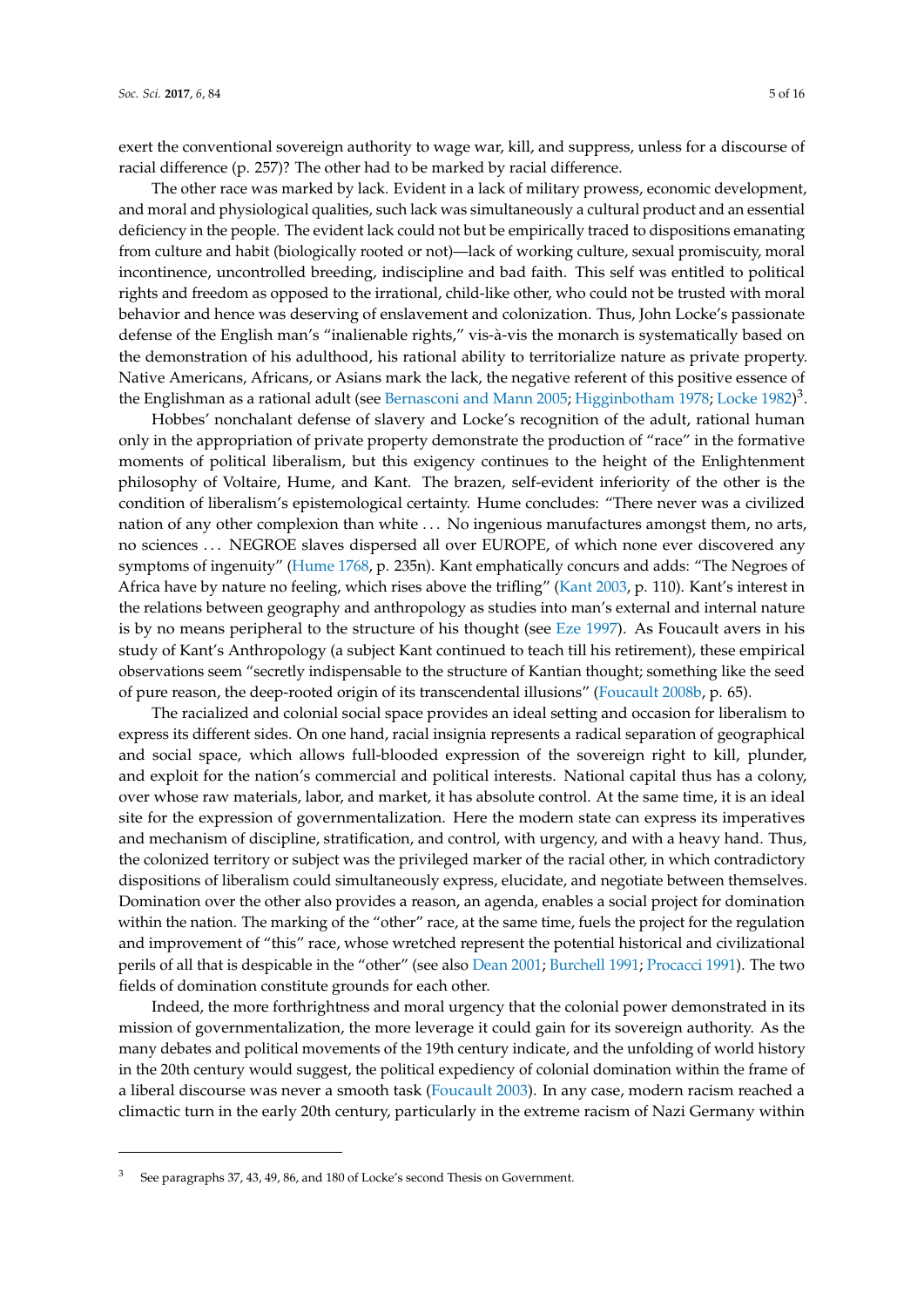Europe. The apparent absence of superficial physiological distinctions by no means prevented racism from seeing in the Jew a condensed embodiment of evil—their internal, moral state, and scheming nature, but reflected in their "disgusting skin diseases," "muzzle-shaped mouth and face," or indeed their hawkish nose [\(Gilman](#page-15-11) [2000,](#page-15-11) p. 232).

The events of the Second World War, historic political assertions of the anti-colonial movements across the globe, the civil rights movement in the US, and many other assertions of social equality in the workers' movements, the feminist movements, and socialist projects ensured that the old racial rhetoric simply became inefficacious. The liberal operationalization of race as simultaneously a deep difference that would allow for absolute mastery and exploitation, and the smug charitable mission of civilizing the other as a hapless victim of habits and misfortune which gives it moral authority is now redundant [\(Foucault](#page-14-13) [2003\)](#page-14-13). So, how does racism now operate in a time when race has apparently been transcended, or nearly so, in state policy as well as in everyday social relations?

In general, race now retracts from its external orientation, and is increasingly internally directed. The wretched other is, in fact, the geographically co-present racial other. So we must cast another look at the internal operations of racism. That is: to create distinctions within the social body, measure the population in its varied characteristics, stratify it, separate the superior, the rational, and useful, from the socially incompetent and dangerous. The reasoning and ends are simultaneously aesthetic and metaphysical. The project is to promote a normative aesthetics and disposition that is oriented to economically rational behavior, and the convenient consumption of its rewards. This disposition is meant to be constructed through disciplinary technologies. Those that fail must be removed from the public gaze, either by confinement as in the United States or simply thrown out of the sight of the "tourists" and "honest citizens," as is the case in Delhi, for example. Thus, in a series of proceedings for aggressive demolition of slums and the eviction of millions from Delhi, to make it more like London, Delhi's high court ruled: "The right of honest citizens [who 'pay handsome price for acquiring land'] . . . cannot be made subservient to the rights of encroachers ['unscrupulous elements']" [\(Ghertner](#page-14-21) [2012,](#page-14-21) pp. 1168–78). "Everyday depictions of slums as dirty, uncivil, out of place" thus become statutory (p. 1162). This is a global process, as [Goldberg](#page-15-1) [\(2011\)](#page-15-1) argues:

Those thus seen as threatening to disrupt these authorized economic, informational, and cultural flows, movements, placements, and positionings—the media of value and significance, of capital, after all—become more or less racially marked, racial rogues, mutant states . . . A state of exception licenses the state . . . to treat such subjects in any way deemed necessary to restrict, restrain, or disappear them (p. 348).

True to the expansionary phase of capitalism it represented, classical liberalism has at the outset a paradoxical relationship with this other. On one hand, it finds this externality disturbing; on the other, it is precisely the source of its knowledge. The pauper, for example, disturbs the self-contained comfort of the modern order in *difference*; or, as the case of Malthus's Irish peasant shows, by his *indifference* to this order (*Procacci 1991*). He is at once an internal entity in continuous reference to whose assimilation as the future consumer this potential economy creates the content of its practical knowledge or *savoir* [\(Procacci](#page-15-19) [1991\)](#page-15-19), and an external, inscrutable disturbance. A similarly tense relationship can be observed in early modern conceptions of the prisoner that shift between the *homo penalis*, who despite the differences in character and inclinations is redeemable and is a factor of social solidarity, and the *homo criminalis*, who belongs to a different race and has to be neutralized [\(Pasquino](#page-15-20) [1991;](#page-15-20) see also [Garland](#page-14-22) [1997\)](#page-14-22). The new racism, however, will produce as its social condition, neo-liberalism. No longer interested in disciplining or redeeming (after all labor is vastly surplus, is a nuisance, and needs to be disposed of, and this wretched has little in purchasing power), it beckons no ambivalences, and will seamlessly merge the two categories of the criminal and the pauper—deficiency in conforming to the reason of the economy or a lack of human capital. To understand neo-racism, we must understand neo-liberalism.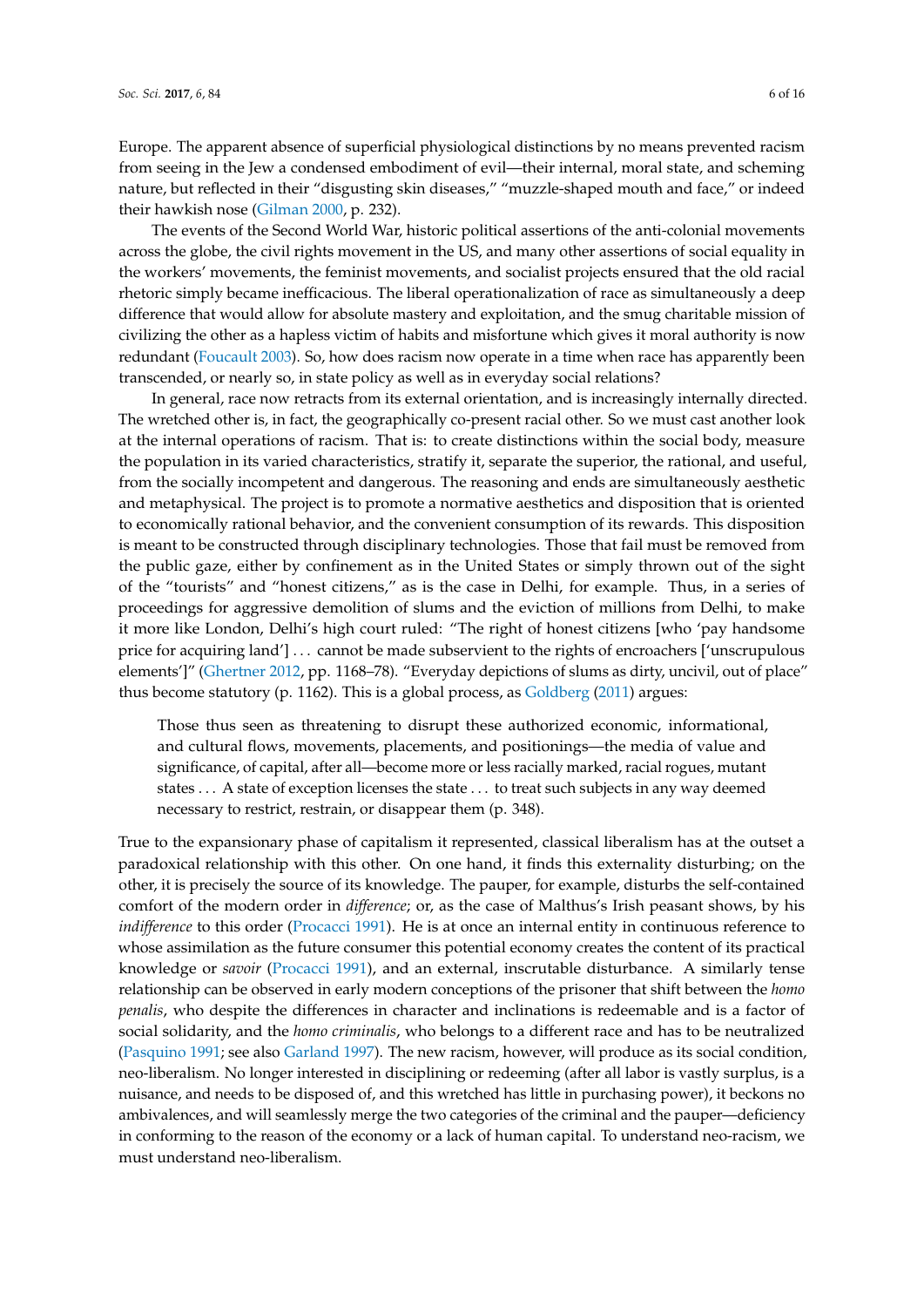#### **3. Neo-Liberalism in Chicago**

In his 1979–1980 lectures, Foucault presented a most thorough and clear social and historical analysis of neo-liberalism. He plants the thread back in the dilemmas of German thinkers after the Second World War, ruminating on the Nazi disaster, the reasons for it and the path forward. On one side was the Frankfurt School, finding their way through Freud, Marx, and Weber, and locating Nazism to the innate irrationality of *laissez faire.* Foucault, however, focuses on the thoughts of another group, the Ordo-liberals. Their argument was the opposite. The Ordo-liberals reasoned that Nazism was rather a result of not enough market, a fallout of state controls over the market in the name of welfare, nationalism, and so forth. Deviating from the apparently "naïve naturalism" of classical liberalism, which focused on "exchange" and sees the market as a natural, self-sustaining institution, the Ordo-liberals identified formal "competition" as the essential component of a theory of the market. Furthermore,

The beneficial effects of competition are not due to a pre-existing nature, to a natural given that it brings with it. They are due to a formal privilege. Competition is an essence. Competition is an *eidos*. Competition is a principle of formalization . . . a formal game between inequalities; it is not a natural game between individuals and behaviors (p. 120).

The conditions of competition therefore, they argued, have to be artificially constructed and carefully regulated through governance. As in Husserl's *eidos*, where the intuition of a formal structure appears only under certain conditions, the logic of competition would only produce the desired effects under specific conditions [\(Husserl](#page-15-21) [2012;](#page-15-21) [Foucault](#page-14-14) [2008a\)](#page-14-14). The problem of monopoly, which classical liberalism conceived as a limitation of the logic of capitalism, was for the Ordo-liberals an archaic concern. Monopoly was a consequence of bureaucratic interventions of a predatory neo-feudalist nature.

In this formulation, any strict separation of the market and the "legal-political superstructure" is untenable. The origins of capitalism are explained not as a logical consequence of transformations in the economic sphere but in a specific politico-economic complex that was obtained in 18th century Europe. As for the future, the Ordo-liberals emphasized capitalism's open future, seeing capitalism as an institution whose success or failures would be decided by how the political structure facilitated or intervened in the blockages that it was bound to face periodically. The primary function of social policy, they argued, was not of a negative type, that is, to offset the undesirable consequences of the market, but the positive task of blocking anti-competitive reactions that the society may spawn. In the Ordo-liberal frame, social policy is expected to provide the material basis for the enterprise as the privileged form of the social; momentous organizational state intervention, they reckoned, was required to place entrepreneurial rationality in the pulse of the society. The point was to shift "the center of gravity of governmental action downwards" [\(Foucault](#page-14-14) [2008a,](#page-14-14) p. 148).

Despite their unequivocal emphasis on the market, the Ordo-liberal proposition had a strong counter element. Their conception of the generalization of the enterprise form, involves a *Gesellschaftpolitik*, which juxtaposes the reconstruction of a set of "warm" moral and cultural values antithetical to the "cold" mechanism of competition.

It is a matter of reconstructing concrete points of anchorage around the individual which form what Rustow called the *Vitalpolitik*. The return to the enterprise is therefore at once an economic policy or a policy of the economization of the entire social field, of the extension of the economy to the entire social field, but at the same time a policy, which presents itself or seeks to be a kind of *Vitalpolitik* with the function of compensating for what is cold, impassive, calculating, and mechanical in the strictly economic game of competition. [\(Foucault](#page-14-14) [2008a,](#page-14-14) p. 243)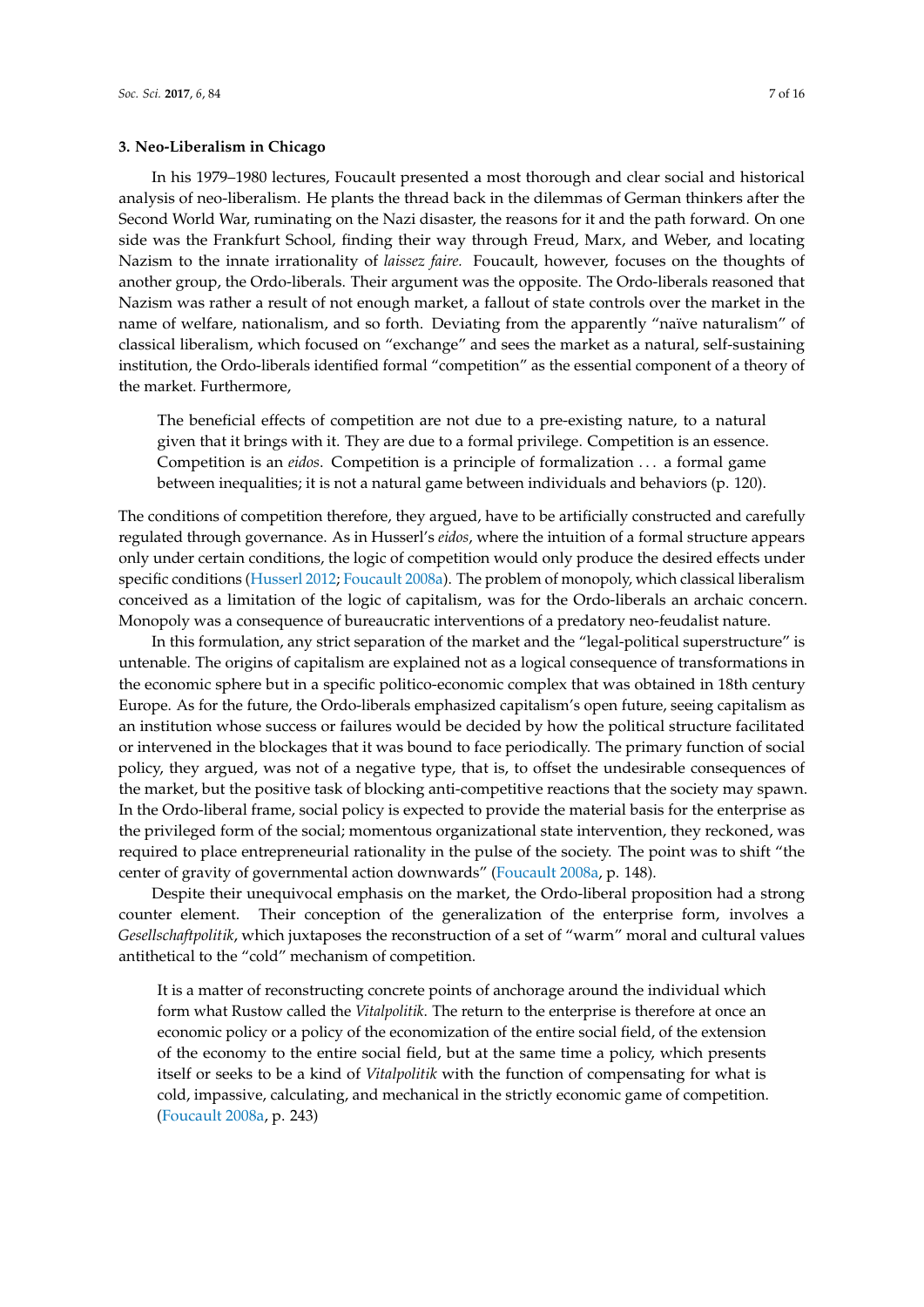The Chicago School thought that increasingly engineers social and economic policies today shares many ideas with the Ordo-liberals, but with a distinctly American twist.<sup>4</sup> For one, it surely jettisoned any scope for social and moral countercurrents. Instead of positing the state as a facilitator of the market, the Chicago School economists saw the market itself as the foundation, the regulating mechanism for the state and proposed that social relations were in themselves an economic domain. Unlike classical liberalism, which *abstracts* labor as a factor of production recompensed through wages, the Chicago economists considered the human in totality as herself a form of capital, and wage as the income earned by this capital. "Human capital" is a product of investments in terms of education, upbringing, or genetic ability [\(Foucault](#page-14-14) [2008a,](#page-14-14) pp. 225–30; [Becker](#page-13-2) [1974,](#page-13-2) [1993\)](#page-14-23). Moreover, the productive activity of this human capital is not limited to labor as it is conventionally designated, but extends to its exercise of consumption where it produces its own satisfaction. "In this perspective, the consumer is not only a being who consumes; he is an economic agent who 'produces.' Who produces what? Who produces satisfactions of which he is the consumer" (H. Lepage cited in [Foucault](#page-14-14) [2008a,](#page-14-14) p. 236).

Furthermore, the market logic is extended beyond the areas of social activity delimited as "economic." The market logic of supply and demand, of investments, cost, and profit—financial or psychological—is extended to all kinds of non-economic activities, including the family, criminal law, and the state. The economic logic provides a universal grid of intelligibility for any kind of social practice, from the family, to crime, to the state. The government is itself understood as an enterprise of sorts with the function of ensuring that social institutions comply with the market's reason. The economic logic can thus function to test any government policy, assess its validity, and take it to task if required, on a publicly shared grid of intelligibility, for waste, welfare, lack of efficiency, and so on [\(Foucault](#page-14-14) [2008a\)](#page-14-14).

In the neo-liberal discourse of the Chicago School, the classical liberal dichotomy between the market as the zone of free economic pursuit and the rights of the individual as a sovereign entity looks finally resolved. In this scheme, there is no division of rationalities, no reason that the human be pulled in different directions—everyone is a calculating actor placed in a consistent and determinate field [\(Posner](#page-15-22) [1983;](#page-15-22) [Friedman](#page-14-24) [1953\)](#page-14-24). The social field is determined by an economic logic that modulates human actions on a pre-designed format. Even criminals and the mad are expected to, at least as far as the state's role (which here is primarily one of social control) is concerned, act rationally, weighing the punishments or rewards they stand to gain [\(Becker](#page-13-2) [1974,](#page-13-2) [1993;](#page-14-23) [Stigler](#page-15-23) [1974;](#page-15-23) [Pasquino](#page-15-20) [1991;](#page-15-20) [Wacquant](#page-15-7) [2001\)](#page-15-7). For economic theory to be applied, "rational action" does not have to be defined in an exhaustive manner, but can be empirically measured as conduct that "reacts to reality in a non-random way" [\(Foucault](#page-14-14) [2008a,](#page-14-14) pp. 267, 287; [Becker](#page-13-3) [1962,](#page-13-3) p. 167). This neo-liberalism, as [Bourdieu](#page-14-25) [\(1998\)](#page-14-25) put it, is a "strong discourse" of the order of the institutional psychiatric discourse Goffman found in mental asylums. It is an "immense political project" that tends to sever "the economy from social realities and thereby constructing, in reality, an economic system conforming to its description in pure theory, that is a sort of logical machine that presents itself as a chain of constraints regulating economic agents."

American neo-liberalism reasons that the state pull back as an autonomous principle of any kind, and allow the market to define the terms of the social field assuming, and thereby promoting, economically rational action from social participants. Importantly, it proposes itself as an expression of a social reality already there. As [Lemke](#page-15-13) [\(2001\)](#page-15-13) notes, neo-liberalism proposes itself as a project "that endeavors to create a social reality that it suggests already exists" (p. 203). Market rationality is thus assumed to be already a fact of social interactions.<sup>5</sup> The project then is one of winning it the discursive and *de facto* status being denied by the emphasis on the state as an autonomous analytical category

<sup>4</sup> For a representation of the Chicago school's political and jurisprudential articulations, see [Friedman](#page-14-24) [\(1953\)](#page-14-24), [Posner](#page-15-22) [\(1983\)](#page-15-22) and [Becker](#page-13-2) [\(1974\)](#page-13-2).

Lemke notes, "The theoretical strength of the concept of governmentality is that it construes neo-liberalism as a political project that endeavors to create a social reality that it suggests already exists" [\(Lemke](#page-15-13) [2001,](#page-15-13) p. 203).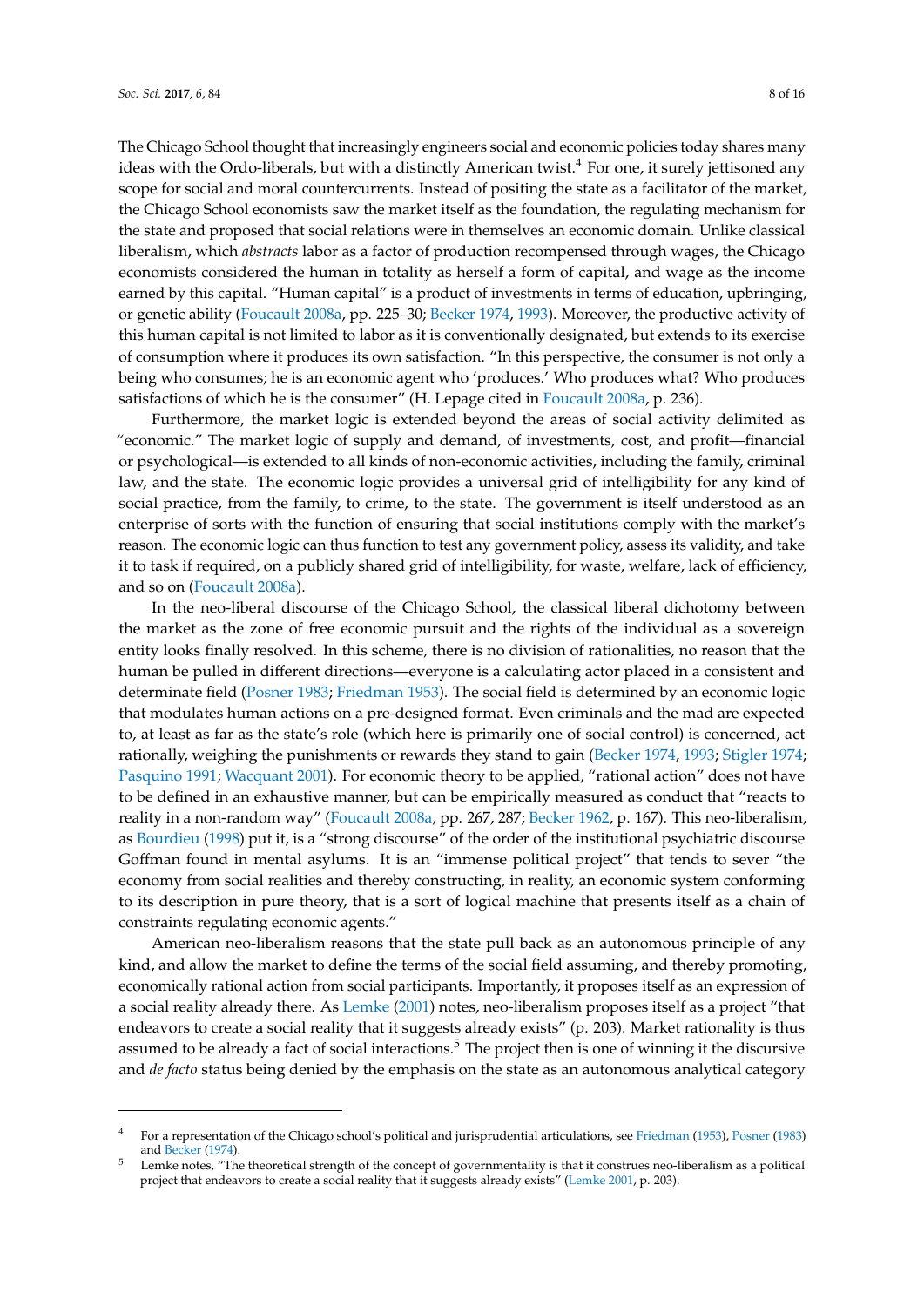in classical liberal discourse, and on "people" in critical discourses. The neo-liberals insist that the market is itself the foundation of the state. What then becomes of "race"?

#### **4. The Racial Condition of Neo-Liberalism**

If liberalism with its multiple political, economic, and moral epicenters, negotiating the doublespeak of equality and discrimination, communitarian goals and individual wealth, social empowerment and colonial genocides, and weathering the uncertainties of early global capitalism was forced to conjure new camouflage techniques thereby inventing and re-inventing "race," neo-liberal assurance needs none of that. Racism is here marked by the failure to follow economic rationality, as defined by the neo-liberal normative paradigm. Claiming global industrial development, the ideological gestures of race and gender equality, freedom of the colonies, and social welfare as moments of its own history, subsumed in its content—even if it arises precisely as a reaction to them—the new liberalism brooks no moral challenge. The neo-liberal state now authorizes itself to lay terms for the future: "We did what we could, now you—the wretched—are responsible for yourself." Neo-liberal ideology conceives of the state primarily from a control perspective.

In the liberal phase of modernity, race featured as a political factor in the economic cause and domain, and the state was the medium creating race as a factor of production and colonial accumulation. In the neo-liberal design, where economic rationality enjoys an unhindered hegemony over social relations, such rationality itself becomes the foremost determinant of race. Race, as essentialized symptomatic segregation of the other, is, henceforth first an economic category; an economic category that also works to authorize or legitimate the ascendancy of economic rationality [\(Becker](#page-13-2) [1974\)](#page-13-2). The exercise is seemingly all empirical, and governed by risk assessment [\(Becker](#page-14-23) [1993;](#page-14-23) [Ewold](#page-14-26) [1991\)](#page-14-26).<sup>6</sup> The poor or the criminal, that is, economically unproductive, is, hereafter, *likely to be* colored; alternately, because he is colored or unproductive, he is deservedly poor or, in prison. The cleverly disguised double play evident in these correlates, where two (or more) factors reciprocally describe and authorize each other—the statistical logic of correlation—is immensely important to the expediency of an empiricist social policy (see also [Zuberi and Bonilla-Silva](#page-16-1) [2008\)](#page-16-1).

In early modernity, race, as a means of formal exclusion, was dominantly justified in terms of the "otherness" of the other. The "other" race was constructed as the savage or barbaric that did not belong to the civilized body social, and therefore could be treated as brute or animal, used as property, or sacrificed—in Mississippi of the 1930s: "to kill a Negro wasn't nothing. It was like killing a chicken or killing a snake" [\(Litwack](#page-15-24) [1998,](#page-15-24) p. 284). Possibly, she could be trained to be human, howsoever unworthy. In the neo-liberal ethic, the other is constituted as unproductive, as not belonging to the body economic. While existing racial markers (say, defined by color) surely continue to factor, race gets increasingly associated with a normative economic deficiency—an unwillingness to work and properly reap the fruits of labor as becoming one's human capital. The present, which usually presents itself morally and temporally as laying ground for a better future, thus bases and legitimizes itself on the social matter of the past, the traces, while representing and recognizing its newness as the very negation (or denial) of the past.

Although the calculating rational actor is the foundation of neo-liberal discourse, a pragmatic social practice nevertheless cannot shirk off a temporal dimension—rationality (as with the Ordo-liberals) is both a principle and a project. At least idealistically, the discourse simultaneously assumes the subject as rational, and presents its practices as a social pedagogical project of rationalization (see e.g., [Becker](#page-14-23) [1993\)](#page-14-23). As with the discourse of sociology, where the collective is a more reliable and valid representation of the individual, systemic rationality and individual rationality are one and the same.<sup>7</sup> The cost and risk

<sup>6</sup> Crime, for example, is "any action that makes the individual run the risk of being condemned to a penalty" [\(Foucault](#page-14-14) [2008a,](#page-14-14) p. 251).

<sup>7</sup> It uses rational choice theory at the micro level to derive implications at the group or macro level for informing social policy. "Rational individual choice is combined with assumptions about technologies and other determinants of opportunities,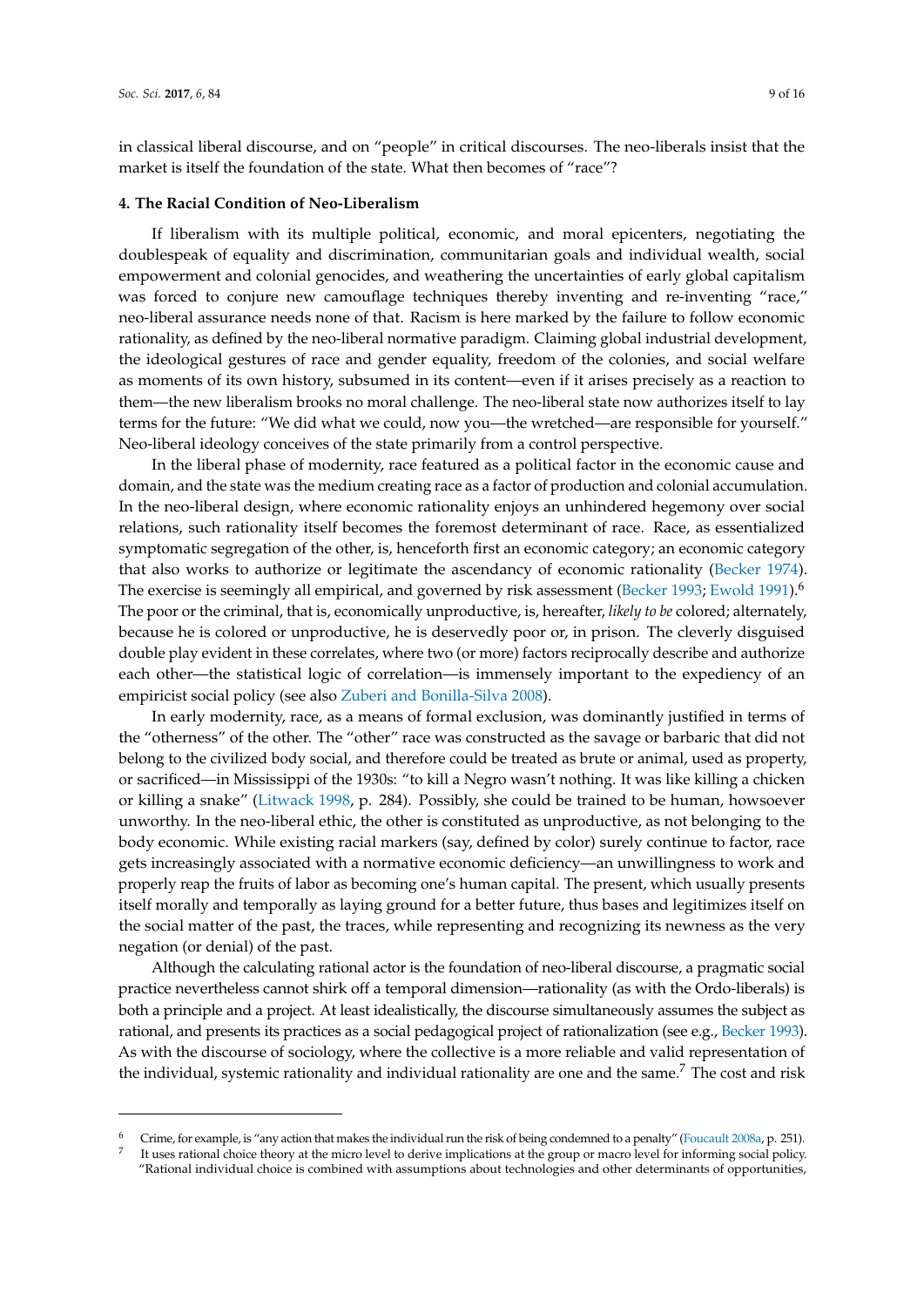of punishment will outweigh the possible gains from crime, and thus—going by a logic of marginal utility—promote dispositions that are differentially more profitable both for the individual and the system. The society thus is gradually programmed—simultaneously at the level of the collective and the individual, morally and discursively as much as practically—into the economic model.

Importantly, however, for American neo-liberal social policy, such apparent trajectory of economic programming is not a positive discourse, it is the negative discourse of punishment (see also [Wacquant](#page-15-7) [2001\)](#page-15-7). Unlike the Ordo-liberal discourse, where the state acted as a positive agent implanting an economic rationality into society (while also wanting to keep the moral fiber intact), neo-liberal policy *expects* an economic rationality and capacity already there, failing which it jumps in to punish. Resting the full weight on the *individual*—the one true American legend—it truly criminalizes the individual for her inability to pull herself up with her bootstraps amidst the immense competitiveness of a global late modern economy with record unemployment rates, and sputtering from crisis to crisis. Furthermore, this consciousness has no autonomous conception of culture, or what the phenomenologists may have called "lifeworld;" any collective or cultural expression, which cannot be fathomed in economic terms as capital is, by definition, a nullity and nuisance, which only represents a lack. Any public expression of sociality and cultural existence outside the normative institutional lexicon is thus marked as a nuisance, which sooner or later invites penal action [\(Foucault](#page-14-14) [2008a;](#page-14-14) [Wacquant](#page-15-7) [2001\)](#page-15-7).

Racial discourse here no longer posits a *deep* difference, which would be required to mark the subjects of excessive exploitation. In a late modern, consumption driven economy relying on computerized, high-end technology, the scarcity of labor is no longer the primary issue. Indeed, what is more important is the ability to dispose of people with low human capital, who are only a cost to the economy and have little to add to it, whether as producers or consumers. The idea of "human capital" as both a productive and consuming entity provides a perfect merger here of an economic rationale of privilege, a moral rationale of merit, and an economy increasingly dependent on production and consumption of high-end goods, services, and technology [\(Foucault](#page-14-14) [2008a,](#page-14-14) pp. 226, 236; [Becker](#page-13-2) [1974,](#page-13-2) p. 134). Racism thus more or less purely excludes, instead of facilitating exploitative inclusion or appropriation (cf. [Young](#page-16-0) [1999\)](#page-16-0).

If racial marking was more efficacious through the discourse of a collective essence earlier, race is now marked in a slippery and circular discourse of biological capability, culture of indolence, and moral irresponsibility. Culture here is "treated as more or less fixed, inherited just as inexorably as it had been implanted in the genes" [\(Steinberg](#page-15-12) [2001\)](#page-15-12). Precisely the discourse of essential equality mobilized to oppose the previous racism is thus turned around into a rhetorical demand for par performance from actors in an economic field. Race is then articulated from self-evident, statistically (scientifically, so to say) obtained facts on individuals (see e.g., [Kaufman](#page-15-25) [2016\)](#page-15-25). Like the absolute science of mathematics, statistical data apparently tells the empirical truth in the *hic et nunc*, beyond the can of worms opened by historical and theoretical arguments [\(Friedman](#page-14-24) [1953;](#page-14-24) [Becker](#page-14-23) [1993\)](#page-14-23). Statistics tells the truth in the obviousness and facticity of the *surface*. 8

If, as I have argued, economic rationality—characterized circularly by systemic and behavioral logic—is the primary marker of race today, does then "race" not become coterminous with "class"?

equilibrium in market and nonmarket situations, and laws, norms, and traditions to obtain results concerning the behavior of groups" [\(Becker](#page-14-23) [1993,](#page-14-23) p. 403).

Such appeal of the surface logic conforms to a general profusion of surfaces characteristic of our "postmodern" times. Much as for [Simmel](#page-15-26) [\(1950\)](#page-15-26) metropolitan individual, who is forced to condense social interactions into the bare dimension of monetary exchange because of the surfeit of stimuli, the contemporary consciousness has no patience for depth information. Submerged in the relentless flow of information, images, material, discourses, and forces, at once remote and instant and expertly coded to tantalize and manipulate, it prefers promiscuity, a playing with ideas, images, and fragments, and only has patience for surfaces, to taste and move on to the next. No metanarrative can satisfy its skeptical edge. This cognitive orientation, usually with "pleasure" as its standard measure, agrees with a culture predominantly defined by consumption. Knowledge here has to demonstrate its value through its utility for, and performance in the midst of, liberal institutional logics.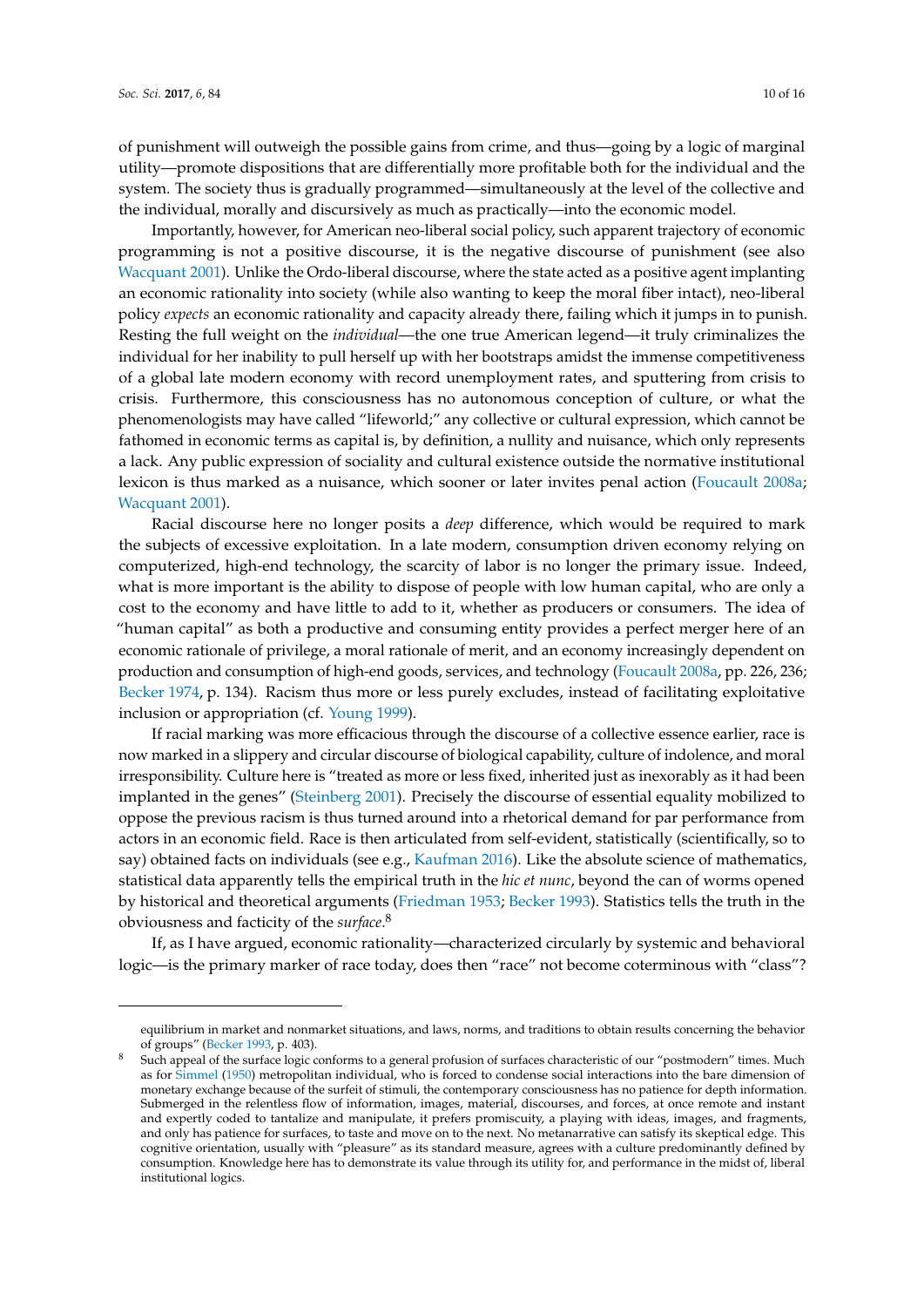The issue deserves subtle discrimination, without succumbing to often hasty charges of so called economic determinism. If racialization is a historical component of the internal contradictions of the liberal discourse, its nexus with colonial capitalism, we do arrive at a materialist interpretation of race—whether we understand it as a tactic of proletarianization of labor in the colony [\(Cox](#page-14-16) [1948\)](#page-14-16) or to provide for unfree relations of production, "under relations of direct politico-legal compulsion" [\(Miles](#page-15-4) [1993,](#page-15-4) p. 50; [Goldberg](#page-15-0) [1993\)](#page-15-0). However, as I have argued here with Foucault, race acts as a bio-political fracture of the population that allows "special methods" of administration and control in the colony, while also serving similar ends on this side of the national boundary. This becomes clear in race's neoliberal denouement. Race has, if we must borrow from the sociological rationality of domination itself, a functional role. Functionalism, as we know, is a discourse that puts a premium on social stability. It is precisely stability that race provides, as much in neo-liberal conditions as it did for classical liberalism. Race continues as a ground for discrimination, suffering, and poverty *deserved*; race—in which the wretched *among* have always been a symptom, a reflection, a threat of the wretched other. Racial marking makes character (personal or group) the reason for suffering, injustice, and oppression in an otherwise just social and economic order. The more smoothly and covertly the neo-liberal order can racialize social outcomes, the more effectively it functions to maintain class privileges and distinctions, and suppress resentment [\(Goldberg](#page-15-1) [2011;](#page-15-1) [Young](#page-16-0) [1999\)](#page-16-0).

If it was on issues of morality that the liberal operationalization of race could not but tie itself in knots—like Hobbes' ridiculous derogation of the slave's will, or Locke's reconciliation of slavery and man's "inalienable rights," or indeed the discourses of Kant and Voltaire that are so focused on moral freedom, albeit its signs are based in physical appearance (see [Eze](#page-14-2) [1997;](#page-14-2) [Foucault](#page-14-20) [2008b;](#page-14-20) [Bernasconi and Mann](#page-14-3) [2005\)](#page-14-3)—it is precisely in morality that neo-liberalism finds its best ally. In addition, if the moral valence of the Enlightenment origins of liberalism was equal rights and status before the law, in neo-liberalism it operates more and more as a behavioral ethic—the lack of "an individualized disposition conceptualized as civility" [\(Goldberg](#page-15-1) [2011,](#page-15-1) p. 37). As capital normatively defines not just work and social status but the *mode of being* itself, as much in working as in consuming, as much in terms economic as cultural, disposition becomes the best marker of race. Morality then centers about the appropriateness of disposition; race marks the lack of appropriate disposition—those "already suspect, exhibiting habits, behavioral dispositions, and cultural expressions deemed peculiar" (p. 135). Characterized as much by the working as the consuming disposition, moral irreproachability expresses itself aesthetically. The lesser race is marked by dubious behavior, poor consumption, and poor presentation of the self. In a late modern, consumption driven economy, racial separation is marked by a moral criterion that cannot but be merged with economic and aesthetic evaluations.

Does being black or being a person of color, or for that matter being white, matter in the contemporary United States? The question should be asked at two different levels—one associational, the other, structural. In the first case, racial and ethnic categories, such as black or white or Asian or Indian or Latino, insofar as they are social facts cannot but define perceptions of others. Much like any other social identity, like being blonde or college-educated or hetero-normative, such identifications can enable inclusion in certain social groups and exclusion from others. Insofar as white, heterosexual men dominate social, economic, and political institutions—both individually and systemically [\(Feagin](#page-14-4) [2006\)](#page-14-4)—people who share their identities are certainly likely to experience more positive social outcomes. It is this level of differential social outcomes that statistical as well as conventional theoretical exercises in sociology usually articulate.

The structural role of race, however, lies precisely in integrating the social body over and above these distinctions. It is to provide a principle of inclusion and exclusion that is shared across these divides; to a large extent, it is shared even by those that most suffer from it. Racism provides the collective with a shared stigmatized other (disorderly, disagreeable, beastly, poor) from which one must distinguish oneself through identifying with positive traits of being refined, educated, morally upright—in sum, having "human capital." Irrespective of their color, individuals and groups strive to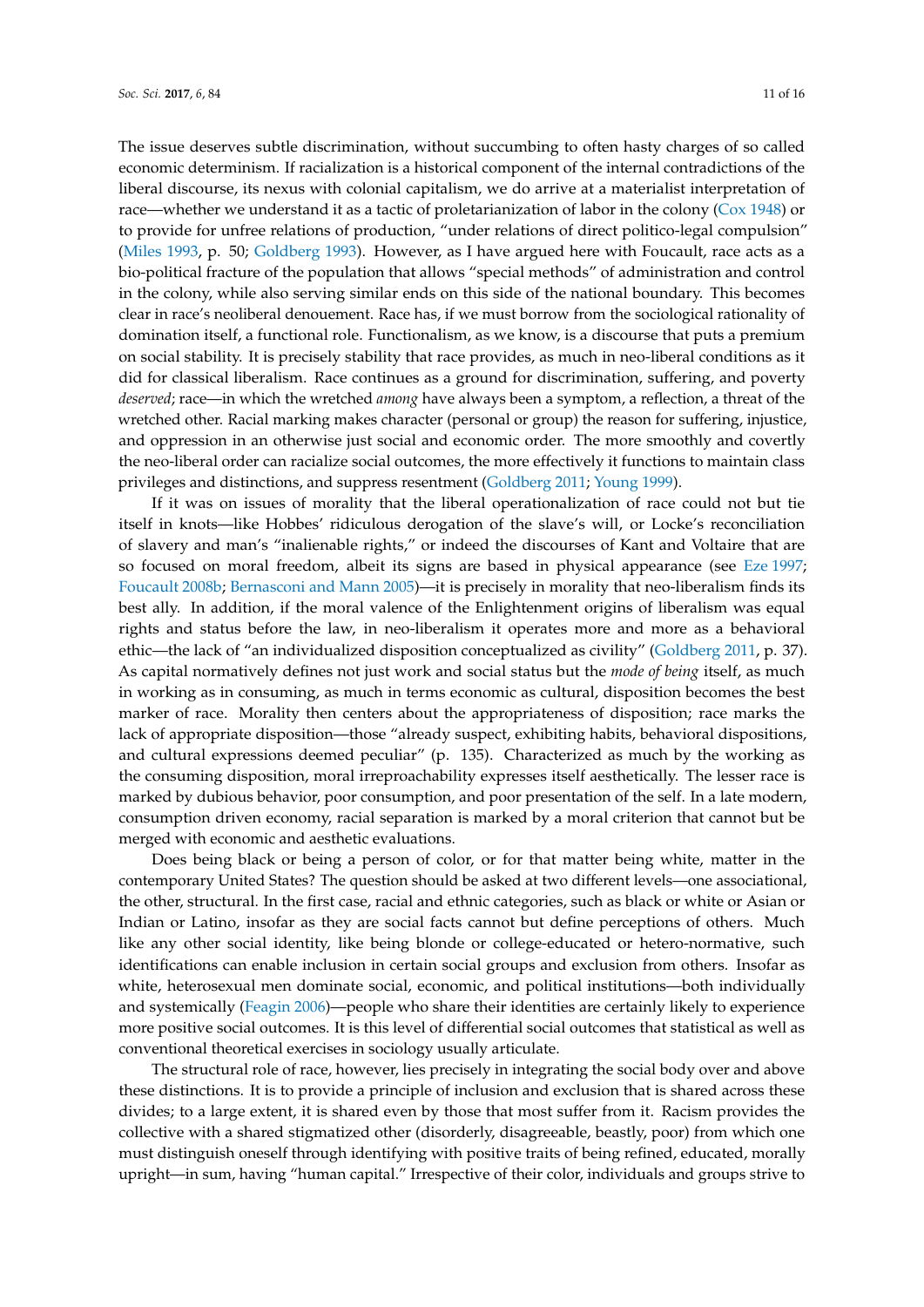distinguish themselves, as far as they can, from the wretched other. The function of the racially marked wretched other is similar to that of the untouchable in India's caste society. Absolute stigmatization as signified by the term "un-touchable", is the over-determined effect of a superimposition of sensory repugnance supported by an ethical system, situated in economic conditions, and enforced by political power (See [Deliege](#page-14-15) [1992;](#page-14-15) [Valmiki](#page-15-27) [2003\)](#page-15-27). The effect is to separate and render invisible. Now, caste is an elaborate system of division of labor, which despite its identification with strict hierarchies in Western representations, provides a good amount of perks and predictability to many constituents. The radical violence of the caste structure is, however, targeted against the un-touchable—the outcaste whom it severs, calumniates, and forces into absolute submission (see [Khare](#page-15-28) [1984;](#page-15-28) [Valmiki](#page-15-27) [2003\)](#page-15-27). Likewise, the radical violence of the racist structure of the contemporary United States expresses itself in the confinement, humiliation, and complete subjection of a minority—the African American or Latino male—whom a combination of poverty, color, and the gendered structure of the neoliberal economy combine to forcefully exclude [\(Wacquant](#page-15-9) [2000,](#page-15-9) [2001\)](#page-15-7).

Race here is thus the referent of an overarching collective disposition—neo-liberalism, simultaneously an economic doctrine, a political strategy, and a moral decision. The economic fetish it is predicated on, may be a positive goal, but this particular elaboration of social goals is made socially feasible, and driven by a necessity of social control. $9$  It is perhaps no coincidence that this discourse gets unequivocally articulated, and accepted, in the United States, a society deeply divided by race. Above that, in the South Side of Chicago, within the haloed corridors of an elite university no sooner inaugurated than it found itself subject to "negro invasion," and their "vicious resorts," unwittingly sinking in a neighborhood that became home to waves of black, formerly slave migrants from the South [\(Bachin](#page-13-4) [2004,](#page-13-4) p. 58). In his 1992 Nobel lecture, Gary Becker, perhaps the most radical of the Chicago Neo-liberals, describes how his disgust for laws expanding rights of criminals in the 1950s and 1960s drove him to extend economic theory into non-economic fields: "These changes reduced the apprehension and conviction of criminals and provided less protection to the law-abiding population" [\(Becker](#page-14-23) [1993,](#page-14-23) p. 390). With the nonchalance that is so characteristic of this stream of thinking, Becker gives an anecdote recounting the risk he once took of illegally parking on a street by Columbia University, by calculating the amount of penalty and odds. The risk paid off, he did not get a ticket; Becker then describes how this influenced his work on extending the lessons of economics to the social sphere, particularly on criminal behavior. This contributed to the epoch of the war against drugs, zero tolerance, and so on, a systemic criminalization of poverty and race, without being explicitly racial [\(Wacquant](#page-15-9) [2000;](#page-15-9) [Alexander](#page-13-1) [2012\)](#page-13-1). For the Nobel-prize winning policy expert, the stakes involved but a parking ticket, but for the hundreds of thousands incriminated by racialized behavior, life time in prison and the punitive, "no second chance" gaze of the establishment is the reality (see [Bledsoe and Sow](#page-14-27) [2011\)](#page-14-27).

#### **5. In Conclusion: No Neo-Liberalism without Race**

In several European countries, perhaps a cultural belonging and density, *bildung*, so well-illustrated by [Gadamer](#page-14-28) [\(1975\)](#page-14-28), has historically grounded an alternate conception of meaning and identity—a "warm" domain –as a collective counterpoint to the pull of accumulation and material interests. (Albeit it must be noted that given the hegemony of American style neoliberalism for several decades, this may be rapidly vanishing) (See e.g., [Cafruny and Ryner](#page-14-29) [2003\)](#page-14-29). In the United States, to the contrary, the racial schism lies deep in the national consciousness [\(Gerstle](#page-14-30) [2001\)](#page-14-30); the economic fetish is impelled by a compulsion to reject others whose identity can now only be marked by lack of wealth and social status—poor/immoral/criminal—and the deficiency in economic rationality (that is, an ethic and etiquette of work and consumption) ascribed as its reason and condition. As a total discourse, neo-liberalism thus provides both principles of behavior, and a practical policy of social control of

On the powers of horror and disgust see [Kristeva](#page-15-29) [\(1982\)](#page-15-29).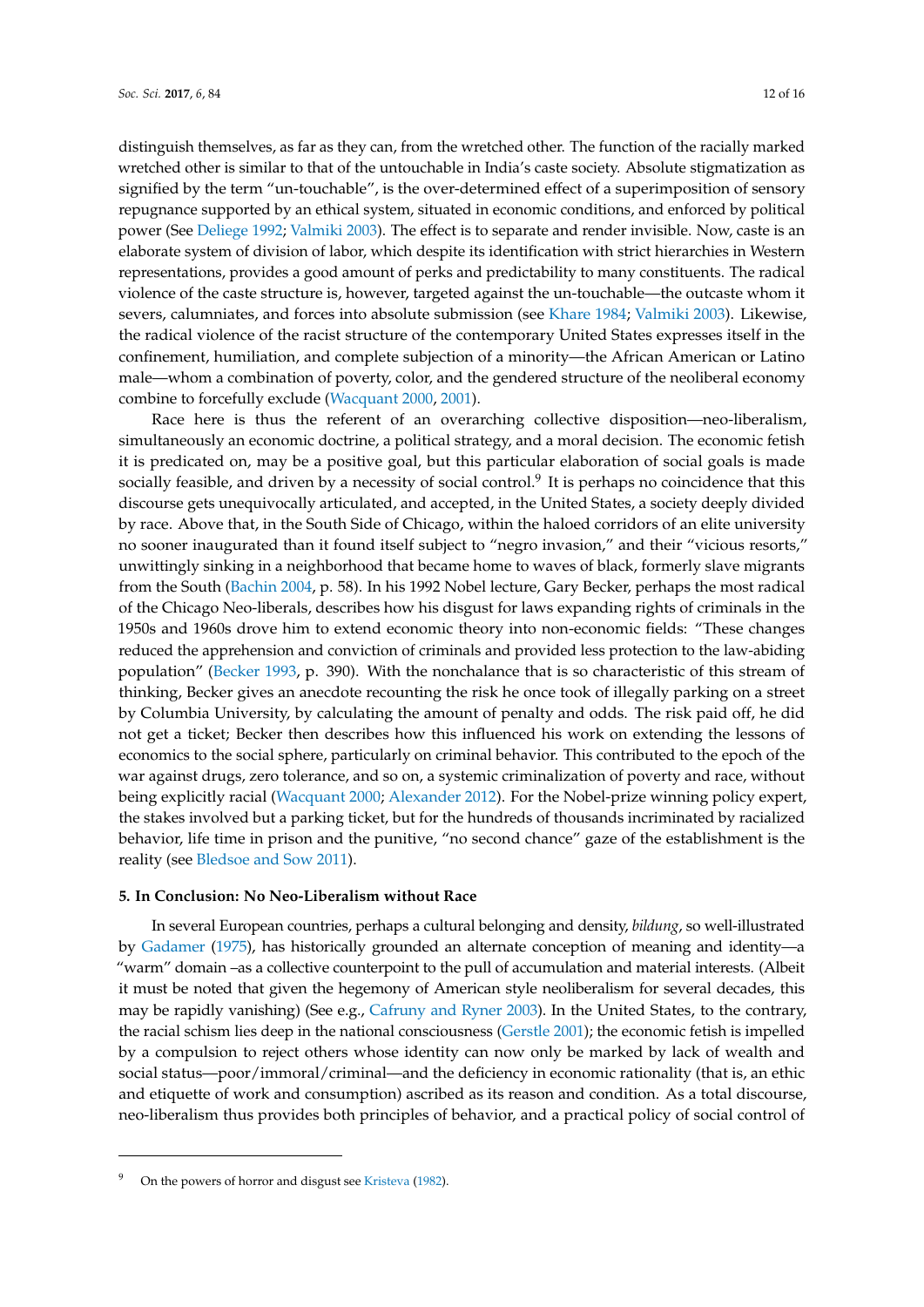human beings it has by definition essentially deciphered (see [Bourdieu](#page-14-25) [1998;](#page-14-25) [Becker](#page-13-2) [1974\)](#page-13-2). It dangles the lure of fantastic wealth and pride on one side, and complete subjection to the penal might of an absolute state on the other. The neo-liberal social dictum for the human subject is clear: "Work, be seen working . . . ". The elliptical threat is simultaneously unequivocal, infinite in its consequences, and coded in its message.

In this article, I have argued that racialization is the condition for the social production and viability of American type neo-liberal discourse as a guideline for social policy. The absolute social engineering it posits, and the complete wedges it eventually draws in society, re-articulate only the divides it already assumes are present. In the lack of a substantive motif of *bildung*, a shared belonging, and in fact driven by a legacy of deep racial division, this difference can only make a moral virtue of wealth accumulation and consumption, and effective enforcement of discipline. Thus, I would argue that racism defines the extent to which neo-liberal social policy of the Chicago variety is publicly professed and practiced in a society. The relative hegemony of neo-liberalism can perhaps be taken as an indicator of the extent to which the racial divide determines social policy. Therefore, if European countries did not pioneer a Chicago-school type of extreme discourse, it is because state policy was not motivated by the aggressive, retributive impulse that marks the United States' history of internal racism (see e.g., [Feagin](#page-14-4) [2006;](#page-14-4) [Alexander](#page-13-1) [2012\)](#page-13-1). Even in the UK, which has coupled with US economic and foreign policy doctrines for long periods, and despite major ethnic conflicts, neo-liberal social policies provoked far more resistance than they did in the United States (see e.g., [Harvey](#page-15-30) [2005\)](#page-15-30).<sup>10</sup> At the same time, however, to the extent neo-liberalism arrives–and it has indeed arrived emphatically across the world today—it will develop racial divides, as much in terms of divides in social outcomes as discoursive forms (see [Lentin and Titley](#page-15-31) [2011;](#page-15-31) [Pred](#page-15-32) [2000\)](#page-15-32).

The primary inference of this Foucauldian reading is that a critical understanding of racialization necessarily requires a critical engagement with neo-liberalism as an economic, political, and moral discourse. Racialization is but the stratification of groups by social and behavioral characteristics over-determined by a strong discourse, which must be simultaneously political, economic, moral, and cultural. If both state policy and progressive activism find it easier to mobilize on apparent "color" lines today, the battle lines may shift in the future and lead into new alignments, group formations, and concomitant discursive shifts. Yet, as long as the neoliberal discourse is hegemonic, it cannot do without an effect of exclusion, which can be systematically elaborated, and is capable of simultaneously mobilizing a collective morality and disgust. Thus, not much will be achieved by questioning "race," without questioning the very axioms of the liberal discourse that spawns it and the neo-liberalism that insidiously perpetuates it today. Racial lines will continue to be (re)excavated, borrowed, or inscribed afresh to channel, reinforce, and institutionalize the social violence that neo-liberalism must unleash. This violence is poised to be as physical and systemic as it will be moral and symbolic.

**Conflicts of Interest:** The author declares no conflict of interest.

#### **References**

<span id="page-13-4"></span><span id="page-13-1"></span>Alexander, Michelle. 2012. *The New Jim Crow: Mass Incarceration in the Age of Colorblindness*. New York: The New Press. Bachin, Robin F. 2004. *Building the South Side: Urban Space and Civic Culture in Chicago, 1890–1919*. Chicago: University of Chicago Press.

<span id="page-13-0"></span>Balibar, Etienne. 1991. Racism and Nationalism. In *Race, Nation, Class: Ambiguous Identities*. Edited by Etienne Balibar and Immanuel Wallerstein. London: Verso.

<span id="page-13-3"></span>Becker, Gary S. 1962. Irrational Action and Economic Theory. *Journal of Political Economy* 70: 153–68.

<span id="page-13-2"></span>Becker, Gary S. 1974. Crime and Punishment: An Economic Approach. In *Essays in the Economics of Crime and Punishment*. Edited by Gary S. Becker and Willian M. Landes. New York: National Bureau of Economic Research.

See, e.g., [Harvey](#page-15-30) [\(2005\)](#page-15-30) description of the intense opposition Margaret Thatcher faced in UK, as compared to the relative ease with which Ronald Reagan was able to enforce neo-liberal economic policies in the US.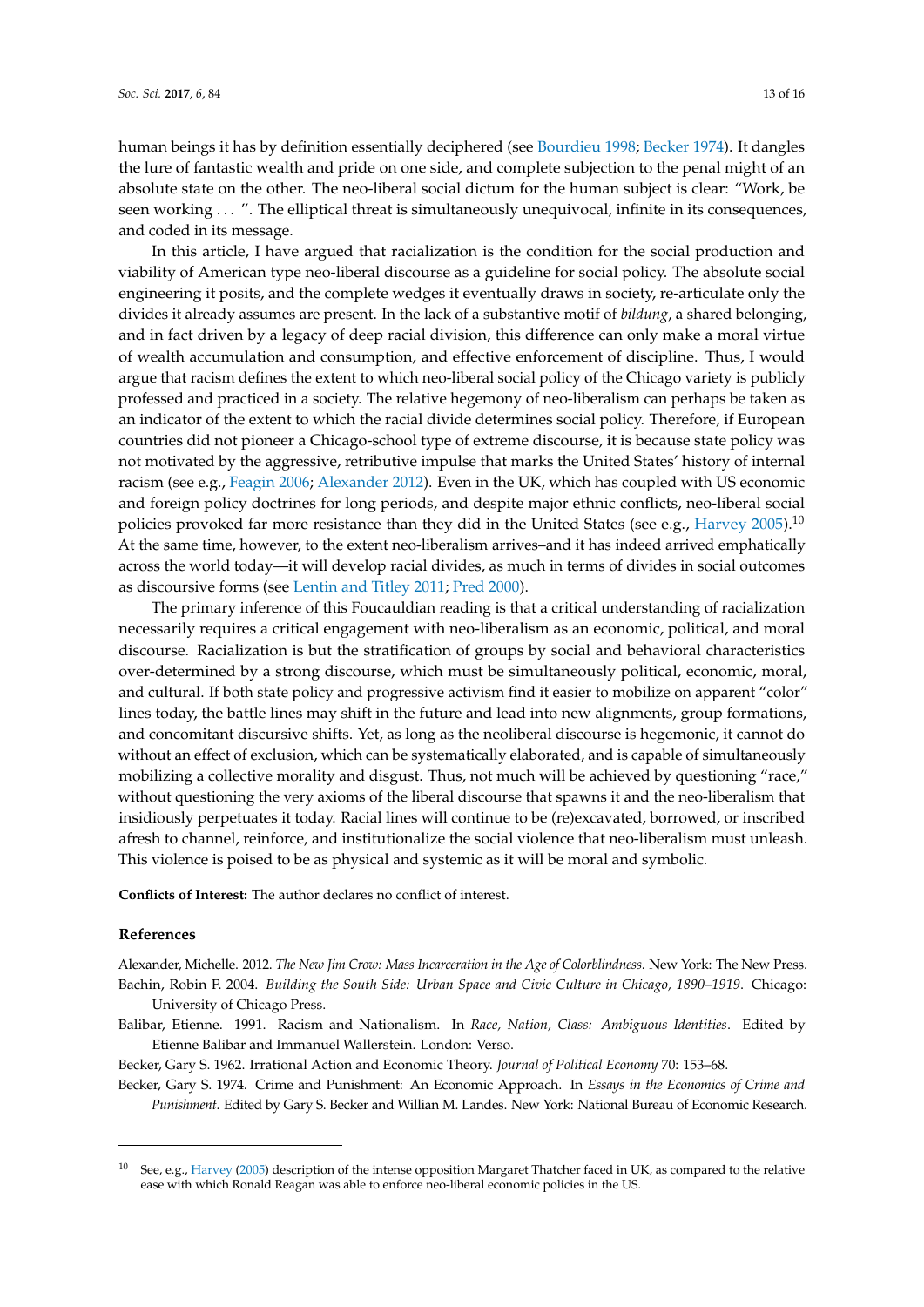- <span id="page-14-23"></span>Becker, Gary S. 1993. Nobel lecture: The Economic Way of Looking at Behavior. *Journal of Political Economy* 201: 385–409. [\[CrossRef\]](http://dx.doi.org/10.1086/261880)
- <span id="page-14-3"></span>Bernasconi, Robert, and Anika M. Mann. 2005. The contradictions of racism: Locke, slavery, and the two treatises. In *Race and Racism in Modern Philosophy*. Edited by Andrew Valls. Ithaca: Cornell University Press.
- <span id="page-14-27"></span>Bledsoe, Caroline H., and Papa Sow. 2011. Back to Africa: Second chances for the children of West African immigrants. *Journal of Marriage and Family* 73: 747–62. [\[CrossRef\]](http://dx.doi.org/10.1111/j.1741-3737.2011.00843.x)
- <span id="page-14-0"></span>Bonilla-Silva, Eduardo. 1997. Rethinking Racism: Toward a Structural Interpretation. *American Sociological Review* 62: 465–80. [\[CrossRef\]](http://dx.doi.org/10.2307/2657316)
- <span id="page-14-6"></span>Bonilla-Silva, Eduardo, and Gianpaolo Baiocchi. 2001. Anything but Racism: How Sociologists Limit the Significance of Racism. *Race and Society* 4: 117–31. [\[CrossRef\]](http://dx.doi.org/10.1016/S1090-9524(03)00004-4)
- <span id="page-14-25"></span>Bourdieu, Pierre. 1998. The Essence of Neoliberalism: What Is Neoliberalism? *Le Monde Diplomatique*. December. Available online: <http://mondediplo.com/1998/12/08bourdieu> (accessed on 3 July 2016).
- <span id="page-14-12"></span>Bourdieu, Pierre, and Loic Wacquant. 1999. On the cunning of imperialist reason. *Theory, Culture & Society* 16: 41–58.
- <span id="page-14-10"></span>Bullard, Robert D. 2000. *Dumping in Dixie: Race, Class, and Environmental Quality*. Boulder: Westview Press.
- <span id="page-14-17"></span>Burchell, Graham. 1991. Peculiar Interests: Civil Society and Governing 'the System of Natural Liberty'. In *The Foucault Effect: Studies in Governmentality*. Edited by Graham Burchell, Colin Gordon and Peter Miller. Chicago: University of Chicago press, pp. 119–50.
- <span id="page-14-19"></span>Burchell, Grahama. 1993. Liberal Government and Techniques of the Self. *Economy and Society* 22: 267–82. [\[CrossRef\]](http://dx.doi.org/10.1080/03085149300000018)

<span id="page-14-11"></span>Butler, Judith. 2002. *Gender Trouble: Feminism and the Subversion of Identity*. New York: Routledge.

<span id="page-14-29"></span>Cafruny, Alan W., and Magnus Ryner. 2003. *A Ruined Fortress?: Neoliberal Hegemony and Transformation in Europe*. Lanham: Rowman & Littlefield.

<span id="page-14-16"></span><span id="page-14-9"></span>Carbado, Devon W., and Cheryl I. Harris. 2008. The New Racial preferences. *California Law Review* 96: 1139–214. Cox, Oliver C. 1948. *Caste, Class, & Race: A Study in Social Dynamics*. New York: Doubleday.

<span id="page-14-7"></span>D'Souza, Dinesh. 1991. *Illiberal Education: The Politics of Race and Sex on Campus*. New York: The Free Press.

- <span id="page-14-18"></span>Dean, Mitchell. 2001. Demonic Societies: Liberalism, Biopolitics, and Sovereignty. In *States of Imagination Ethnographic Explorations of the Postcolonial State*. Edited by Thomas Blom Hansen and Finn Stepputat. Durham: Duke University Press.
- <span id="page-14-8"></span>Delgado, Gary. 2012. Kill the messengers. In *Racial Formation in the Twenty-First Century*. Edited by Daniel M. HoSang, Oneka LaBennett and Laura Pulido. Berkeley: University of California Press, pp. 162–82.
- <span id="page-14-15"></span>Deliege, Robert. 1992. Replication and Consensus: Untouchability, Caste, and Ideology in India. *Man* 27: 155–73. [\[CrossRef\]](http://dx.doi.org/10.2307/2803599)
- <span id="page-14-1"></span>Dupuis, Ann, and David Thorns. 2008. Gated communities as exemplars of 'forting up' practices in a risk society. *Urban Policy and Research* 26: 145–57. [\[CrossRef\]](http://dx.doi.org/10.1080/08111140802026800)
- <span id="page-14-26"></span>Ewold, Francois. 1991. Insurance and risk. In *The Foucault Effect: Studies in Governmentality*. Edited by Graham Burchell, Colin Gordon and Peter Miller. Chicago: University of Chicago Press.
- <span id="page-14-2"></span>Eze, Emmanuel C. 1997. The Color of Reason: The idea of "Race" in Kant's Anthropology. In *The Postcolonial African Philosophy: A Critical Reader*. Cambridge: Blackwell.
- <span id="page-14-4"></span>Feagin, Joe. 2006. *Systemic Racism: A Theory of Oppression*. New York: Routledge.

<span id="page-14-14"></span><span id="page-14-13"></span>Foucault, Michel. 2003. *Society Must Be Defended: Lectures at the Collège de France, 1975–1976*. New York: Picador.

- Foucault, Michel. 2008a. *The Birth of Biopolitics: Lectures at the College de France, 1978–1979*. New York: Palgrave Macmillan.
- <span id="page-14-20"></span>Foucault, Michel. 2008b. *Introduction to Kant's Anthropology*. Los Angeles: Semiotext(e).

<span id="page-14-24"></span>Friedman, Milton. 1953. *Essays in Positive Economics*. Chicago: University of Chicago Press.

- <span id="page-14-28"></span>Gadamer, Hans-Georg. 1975. *Truth and Method*. New York: Seabury Press.
- <span id="page-14-5"></span>Gallagher, Charles A. 2003. Color-Blind Privilege: The Social and Political Functions of Erasing the Color Line in Post- Race America. *Race, Gender & Class* 10: 22–37.
- <span id="page-14-22"></span>Garland, David. 1997. 'Governmentality' and the Problem of Crime: Foucault, Criminology, Sociology. *Theoretical Criminology* 1: 173–214. [\[CrossRef\]](http://dx.doi.org/10.1177/1362480697001002002)
- <span id="page-14-30"></span>Gerstle, Gary. 2001. *American Crucible: Race and Nation in the Twentieth Century*. Princeton: Princeton University Press.

<span id="page-14-21"></span>Ghertner, Asher D. 2012. Nuisance Talk and the Propriety of Property: Middle Class Discourses of a Slum-Free Delhi. *Antipode* 44: 1161–87. [\[CrossRef\]](http://dx.doi.org/10.1111/j.1467-8330.2011.00956.x)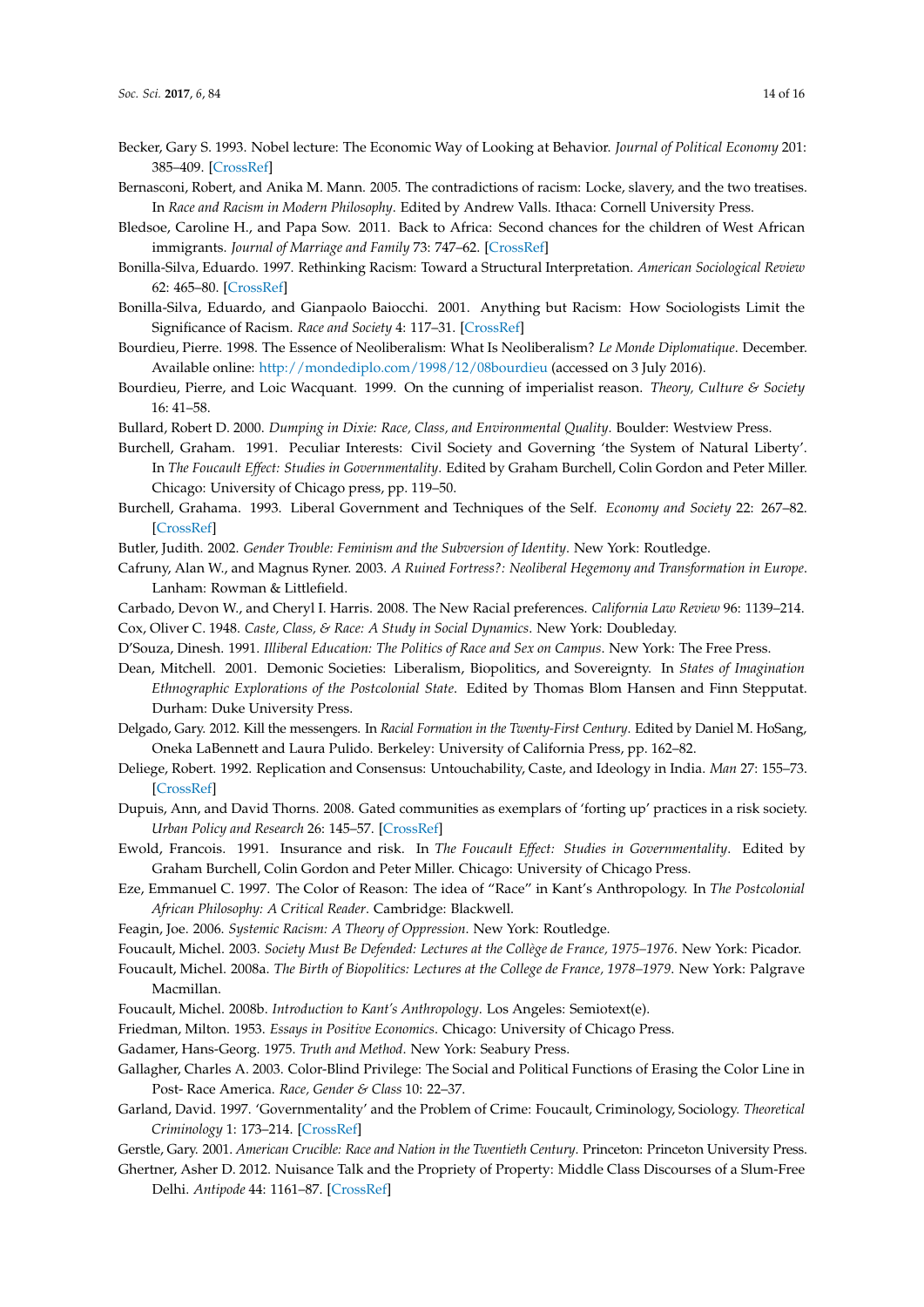- <span id="page-15-11"></span>Gilman, Sander L. 2000. Are Jews White? Or, The History of the Nose Job. In *Theories of Race and Racism: A Reader*. Edited by Les Black and Jon Solomon. New York: Routledge, pp. 229–37.
- <span id="page-15-5"></span>Gilroy, Paul. 2000. *Against Race: Imagining Political Culture beyond the Color Line*. Cambridge: Harvard University Press.

<span id="page-15-3"></span>Giroux, Henry A. 2012. *Disposable Youth: Racialized Memories, and the Culture of Cruelty*. London: Routledge.

<span id="page-15-1"></span>Goldberg, David T. 2011. *The Threat of Race: Reflections on Racial Neoliberalism*. New York: John Wiley & Sons.

<span id="page-15-14"></span>Gordon, Colin. 1991. Governmental Rationality: An Introduction. In *The Foucault Effect: Studies in Governmentality*. Edited by Graham Burchell, Colin Gordon and Peter Miller. Chicago: University of Chicago Press, pp. 1–52.

- <span id="page-15-2"></span>Hadis, Benjamin. 2014. Risk, Social Protection and Trust amidst Cuts in Welfare Spending. *Health, Risk & Society* 16: 459–80.
- <span id="page-15-30"></span>Harvey, David. 2005. *A Brief History of Neoliberalism*. Oxford: Oxford University Press.
- <span id="page-15-17"></span><span id="page-15-15"></span>Higginbotham, A. Leon. 1978. *In the Matter of Color: The Colonial Period*. New York: Oxford University Press. Hume, David. 1768. *Essays and Treatises on Several Subjects. Vol. 1*. London: A. Miller.
- <span id="page-15-21"></span>Husserl, Edmund. 2012. *Ideas: General Introduction to Pure Phenomenology*. London: Routledge. Frist published 1913.
- <span id="page-15-18"></span>Kant, Immanuel. 2003. *Observations on the Feeling of the Beautiful and the Sublime*. Berkeley: University of California Press.
- <span id="page-15-25"></span>Kaufman, Emily. 2016. Policing mobilities through bio-spatial profiling in New York City. *Political Geography* 55: 72–81. [\[CrossRef\]](http://dx.doi.org/10.1016/j.polgeo.2016.07.006)
- <span id="page-15-28"></span>Khare, Ravindra S. 1984. *The Untouchable as Himself: Ideology, Identity and Pragmatism among the Lucknow Chamars*. Cambridge: Cambridge University Press.
- <span id="page-15-29"></span>Kristeva, Julia. 1982. *Powers of Horror: An Essay on Abjection*. New York: Columbia University Press.
- <span id="page-15-13"></span>Lemke, Thomas. 2001. 'The Birth of Bio-Politics': Michel Foucault's Lecture at the Collège de France on Neo-liberal Governmentality. *Economy & Society* 30: 190–207.
- <span id="page-15-31"></span>Lentin, Alana, and Gavan Titley. 2011. *The Crises of Multiculturalism: Racism in a Neoliberal Age*. New York: Zed Books Ltd.
- <span id="page-15-24"></span>Litwack, Leon F. 1998. *Trouble in Mind: Black Southerners in the Age of Jim Crow*. New York: Knopf.
- <span id="page-15-16"></span>Locke, John. 1982. *Second Treatise of Government: An Essay Concerning the True Original, Extent and End of Civil Government*. New York: John Wiley & Sons.
- <span id="page-15-8"></span><span id="page-15-4"></span>Miles, Robert. 1993. *Racism after "Race Relations"*. London: Routledge.
- Omi, Michael, and Howard Winant. 1994. *Racial Formation in the United States*. London: Routledge.
- <span id="page-15-20"></span>Pasquino, Pasquale. 1991. Criminology: The Birth of a Special Knowledge. In *The Foucault Effect: Studies in Governmentality*. Edited by Graham Burchell, Colin Gordon and Peter Miller. Chicago: University of Chicago press, pp. 235–50.
- <span id="page-15-22"></span>Posner, Richard A. 1983. *The Economics of Justice*. Boston: Harvard University Press.
- <span id="page-15-32"></span>Pred, Allan. 2000. *Even in Sweden: Racisms, Racialized Spaces, and the Popular Geographical Imagination*. Berkeley: University of California Press.
- <span id="page-15-19"></span>Procacci, Giovanni. 1991. Social Economy and the Government of Poverty. In *The Foucault Effect: Studies in Governmentality*. Edited by Graham Burchell, Colin Gordon and Peter Miller. Chicago: University of Chicago Press, pp. 151–68.
- <span id="page-15-26"></span>Simmel, Georg. 1950. The Metropolis and Mental life. In *The Sociology of Georg Simmel*. Edited by Kurt H. Wolff. New York: Free Press, pp. 409–24.
- <span id="page-15-23"></span><span id="page-15-12"></span>Steinberg, Stephen. 2001. *The Ethnic Myth: Race, Ethnicity, and Class in America*. Boston: Beacon Press.
- Stigler, George J. 1974. The Optimum Enforcement of Laws. In *Essays in the Economics of Crime and Punishment*. New York: National Bureau of Economic Research, pp. 55–67.
- <span id="page-15-27"></span>Valmiki, Om P. 2003. *Joothan: A Dalit's Life*. Translated by Arun Prabha Mukherjee. New York: Columbia University Press.
- <span id="page-15-9"></span>Wacquant, Loic. 2000. The New Peculiar Institution': On the Prison as Surrogate Ghetto. *Theoretical Criminology* 4: 377–89. [\[CrossRef\]](http://dx.doi.org/10.1177/1362480600004003007)
- <span id="page-15-7"></span>Wacquant, Loic. 2001. Deadly Symbiosis: When Ghetto and Prison Meet and Mesh. *Punishment & Society* 3: 95–134.

<span id="page-15-6"></span>Wacquant, Loic. 2002. Scrutinizing the Street: Poverty, Morality, and the Pitfalls of Urban Ethnography. *American Journal of Sociology* 107: 1468–532. [\[CrossRef\]](http://dx.doi.org/10.1086/340461)

<span id="page-15-10"></span>Wagatsuma, Hiroshi. 1972. *Japan's Invisible Race: Caste in Culture and Personality*. Berkeley: University of California Press.

<span id="page-15-0"></span>Goldberg, David T. 1993. *Racist Culture*. Cambridge: Blackwell Publishers.